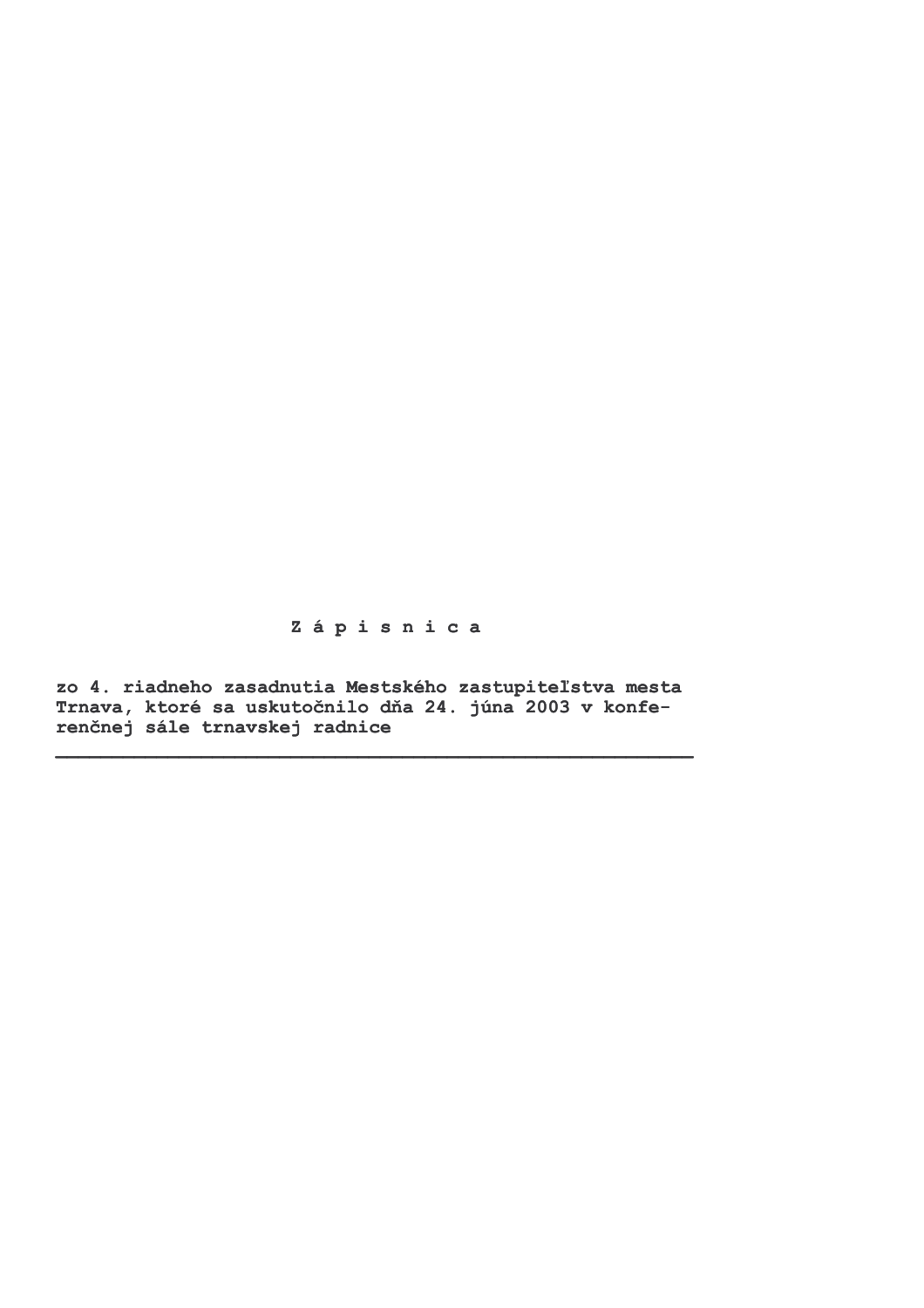### Zápisnica

zo 4. riadneho zasadnutia Mestského zastupiteľstva mesta Trnava, ktoré sa uskutočnilo dňa 24. júna 2003 v konferenčnej sále trnavskej radnice

Prítomní: Ing. Bošnák, primátor mesta 31 poslancov MZ mesta Trnava Ing. Holkovič, hlavný kontrolór Mgr. Keleši, náčelník mestskej polície Ing. Tibenský, prednosta mestského úradu 8 vedúcich odborov mestského úradu 2 vedúci úsekov mestského úradu 4 zástupcovia mestských organizácií 15 riaditeľka školy zapisovateľka

Program:

- a) Otvorenie
- 1.1) Návrh Všeobecne záväzného nariadenia, ktorým sa vydáva doplnok č. 1) k VZN č. 183 o dani z nehnuteľností na rok 2003
- 2.1) Zmena podmienok nájomnej zmluvy na prenájom Mestského zimného štadióna a kúpaliska Kamenný mlyn
- 3.1) Aktualizácia rozpočtu mesta Trnava na rok 2003
- 4.1) Návrh na zmenu člena komisie neposlanca vo finančnej komisii mestského zastupiteľstva
- 5.1) Zmena Odmeňovacieho poriadku funkcionárov mesta Trnava
- 6) Majetkové záležitosti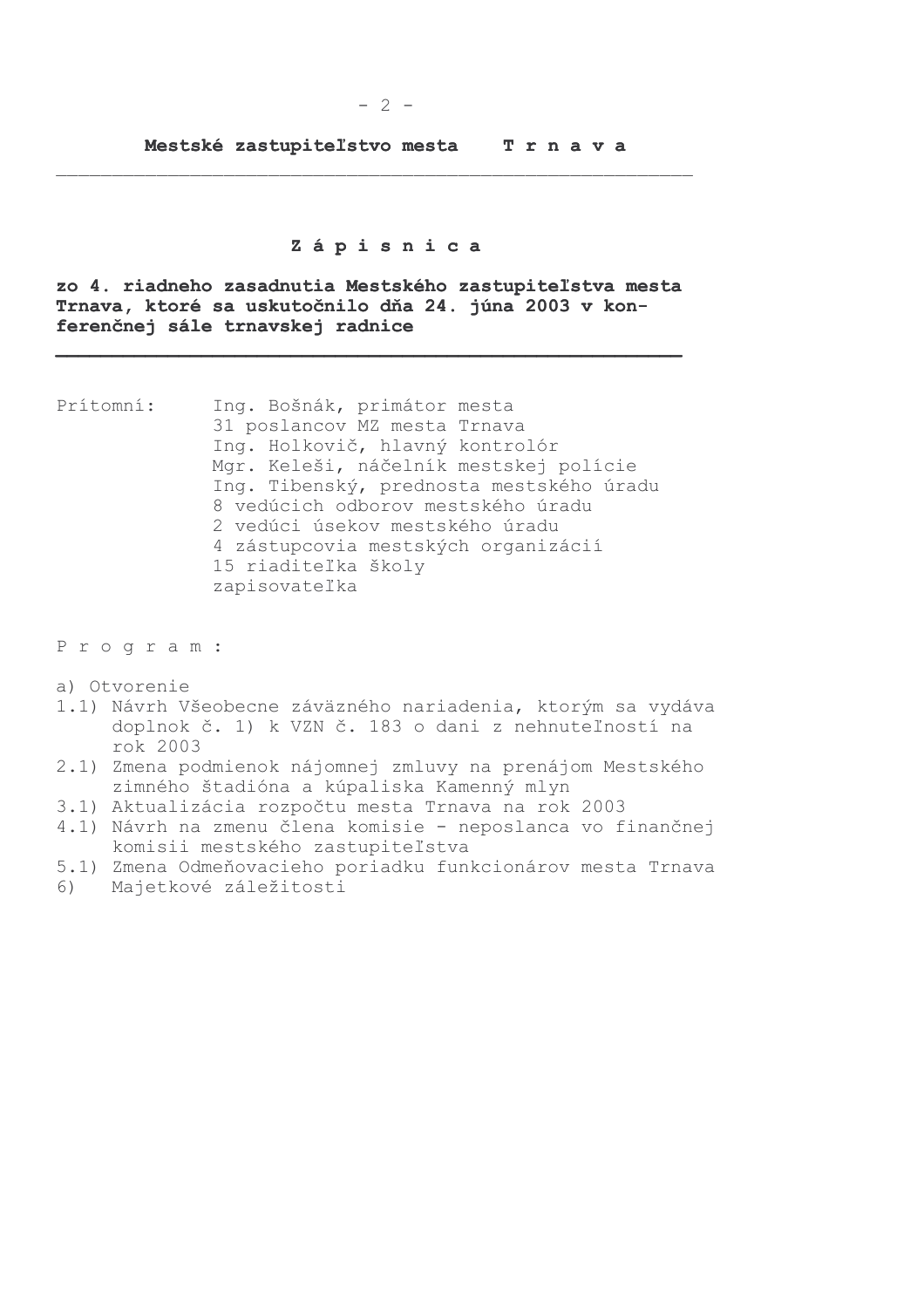7.1) Predaj bytov

7.2) Návrh na výnimky z nakladania s bytmi vo vlastníctve mesta Trnava

7.3) Návrh na výnimku z VZN č. 161 v znení VZN č. 167, doplnok č. 1) o nakladaní s nájomnými bytmi pre mladé rodiny a občanov s ťažkým zdravotným postihnutím na Veternej ulici v Trnave

- 8.1) Návrh Všeobecne záväzného nariadenia o zmene názvu ulice "ŠM 9. máj"
- 9.1) Návrh na poskytnutie dotácií na rok 2003 v rámci samostatnej rozpočtovej položky "Dotácie a dary"
- 9.2) Návrh na poskytnutie dotácie na rok 2003 v rámci samostatnej rozpočtovej položky "Kultúra"
- 10.1) Zmena Územného plánu Centrálnej mestskej zóny Trnava
- 10.2) Návrh na povolenie spracovania zmien Územného plánu mesta Trnava
- 10.3) Zadanie urbanistickej štúdie "IBV Kamenný mlyn" Trnava 11.1) Informatívna správa o projekte "ECOCITY"
- 12.1) Návrh Organizačnej štruktúry útvaru hlavného kontrolóra
- 13.1) Informatívna správa o využívaní športových areálov vo vlastníctve mesta Trnava
- 14.1) Založenie obchodnej spoločnosti Trnavainvest 2
- 15.1) Návrh zásad poskytovania opatrovateľskej služby
- 16.1) Návrh na voľbu prísediacich pre Okresný súd v Trnave
- 17.1) Plnenie uznesení Mestského zastupiteľstva mesta Trnava s termínom plnenia do 31.5.2003
- 18) R ô z n e
- 19) Interpelácie poslancov mestského zastupiteľstva
- 20) Rekapitulácia uznesení
- $21)$  Záver

4. riadne zasadnutie Mestského zastupiteľstva mesta Trnava otvoril Ing. Štefan Bošnák, primátor mesta. Zároveň podotkol, že vzhľadom na časový nápor v súvislosti so zabezpečovaním prác súvisiacich s PSA Peugeot Citr"en odovzdá v priebehu rokovania mestského zastupiteľstva jeho vedenie Ing. Vladimírovi Butkovi, zástupcovi primátora.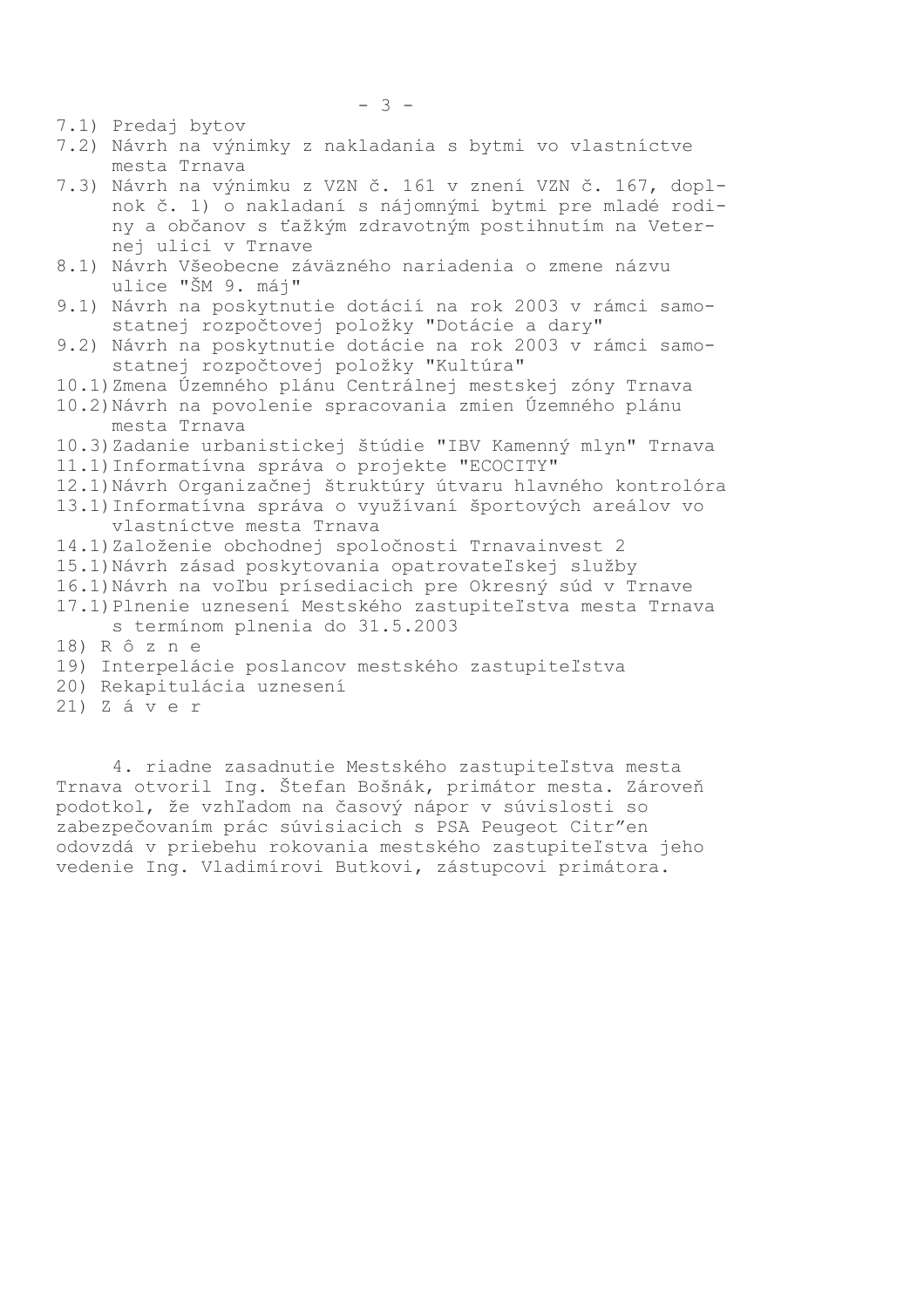Na rokovaní mestského zastupiteľstva osobitne privítal Ing. Miloša Šegedu, riaditeľa Okresného úradu práce v Trnave.

Po úvodnej časti primátor mesta skonštatoval, že na zasadnutí je prítomných celkom 23 poslancov, takže mestské zastupiteľstvo bolo uznášaniaschopné. (V priebehu rokovania sa zvýšil počet poslancov na 31.) Podotkol, že z neúčasti na rokovaní dnešného mestského zastupiteľstva sa písomne nikto neospravedlnil.

Za overovateľov zápisnice zo 4. riadneho zasadnutia mestského zastupiteľstva boli určení poslanci MZ: Ing. Tomáš Báňas a Michal Okruhlica.

Overovatelia zápisnice zo zasadnutia mestského zastupiteľstva, ktoré sa uskutočnilo dňa 29. apríla 2003 MUDr. Martin Heriban a Karol Opatovský konštatovali, že zápisnicu prečítali a svojím podpisom overili priebeh rokovania mestského zastupiteľstva.

Mestská rada mesta Trnava do pracovného predsedníctva určila poslancov MZ: Ing. Vladimíra Butku a Mgr. Jána Žitňanského. Na zasadnutí mestského zastupiteľstva boli do pracovného predsedníctva doplnení poslanci MZ: Ing. Augustín Pullmann a Jaroslav Kralčák.

Mestská rada odporučila za predsedu návrhovej komisie Inq. Karola Česneka, poslanca MZ. Na zasadnutí mestského zastupiteľstva boli za členov návrhovej komisie odporučení poslanci MZ: Ing. Pavel Nižnánsky a Mgr. Štefan Zachar.

Pripomienky k zloženiu návrhovej komisie neboli vznesené.

Kontrolný súčet poslancov MZ: 18. Hlasovaním (17:0:1) bolo jej zloženie schválené.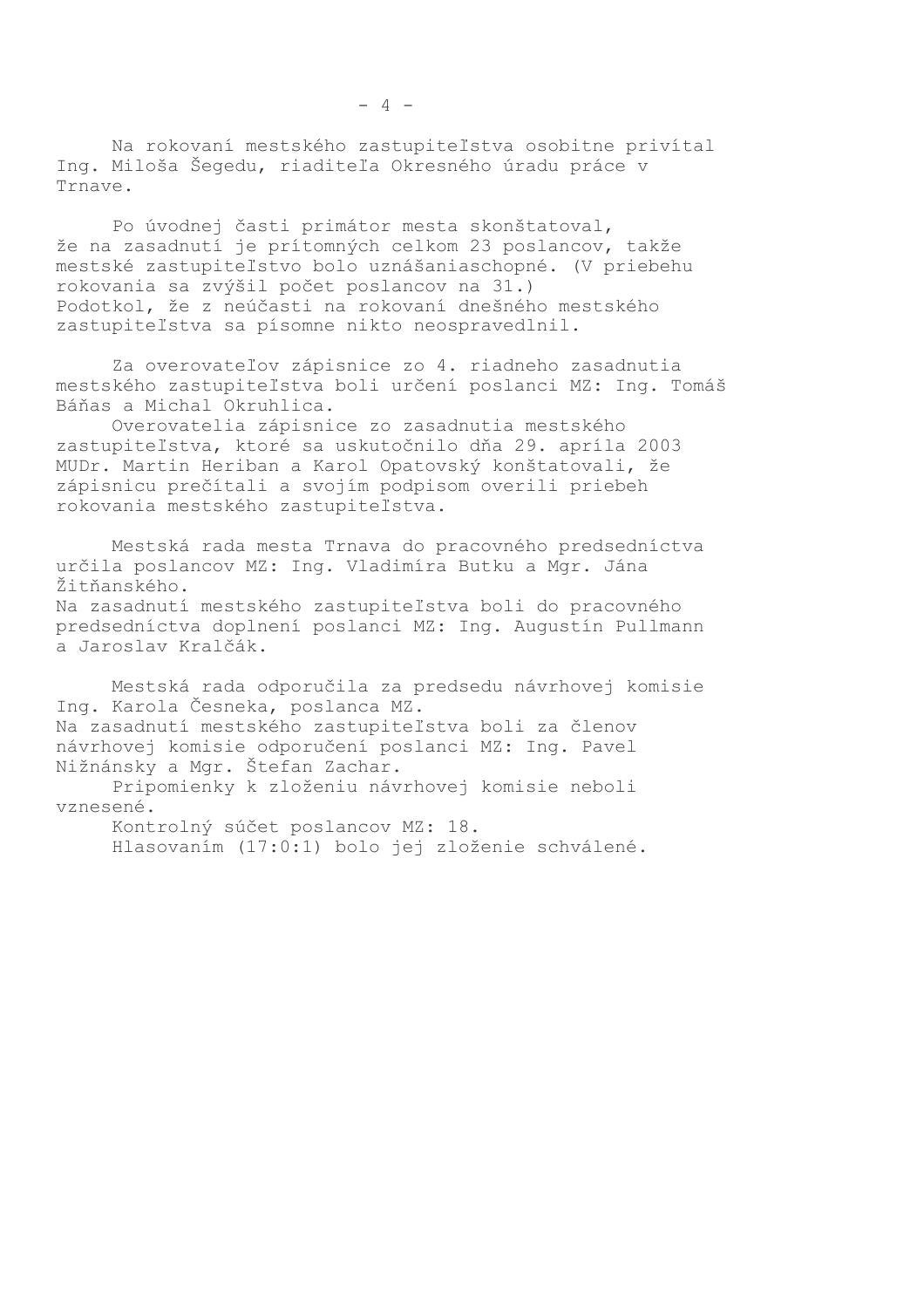Mestská rada mesta Trnava na svojom zasadnutí dňa 18. júna 2003 odporučila nasledovnú úpravu v programe rokovania mestského zastupiteľstva: a) zaradiť do programu rokovania v bode "rôzne" ako materiál č. 18.1. Prechod zriaďovateľskej funkcie Materskej školy Spojná 6, 917 00 Trnava.

Ďalšie pozmeňovacie návrhy k programu rokovania neboli vznesené.

Hlasovaním (26:0:0) bolo odporúčanie mestskej rady prijaté.

Hlasovaním (25:0:0) bol program rokovania mestského zastupiteľstva schválený.

V zmysle schváleného programu rokovania boli prerokované jednotlivé písomné materiály.

Materiál č. 1.1.

Návrh

Všeobecne záväzného nariadenia, ktorým sa vydáva doplnok č. 1) k VZN č. 183 o dani z nehnuteľností na rok 2003

Spravodajca MR: Ing. Vladimír Butko

Ing. Butko, zástupca primátora - na základe návrhu spracovateľa materiálu odporučil do textu VZN na str. 4-1/x/4 doplniť ...v k.ú. Modranka...

Mestská rada hlasovaním odporučila materiál na rokovanie mestského zastupiteľstva bez pozmeňovacích návrhov.

Kontrolný súčet poslancov MZ: 26. Hlasovaním (25:0:1) bolo prijaté uznesenie MZ č. 99, ktorým bolo schválené VZN č. 195.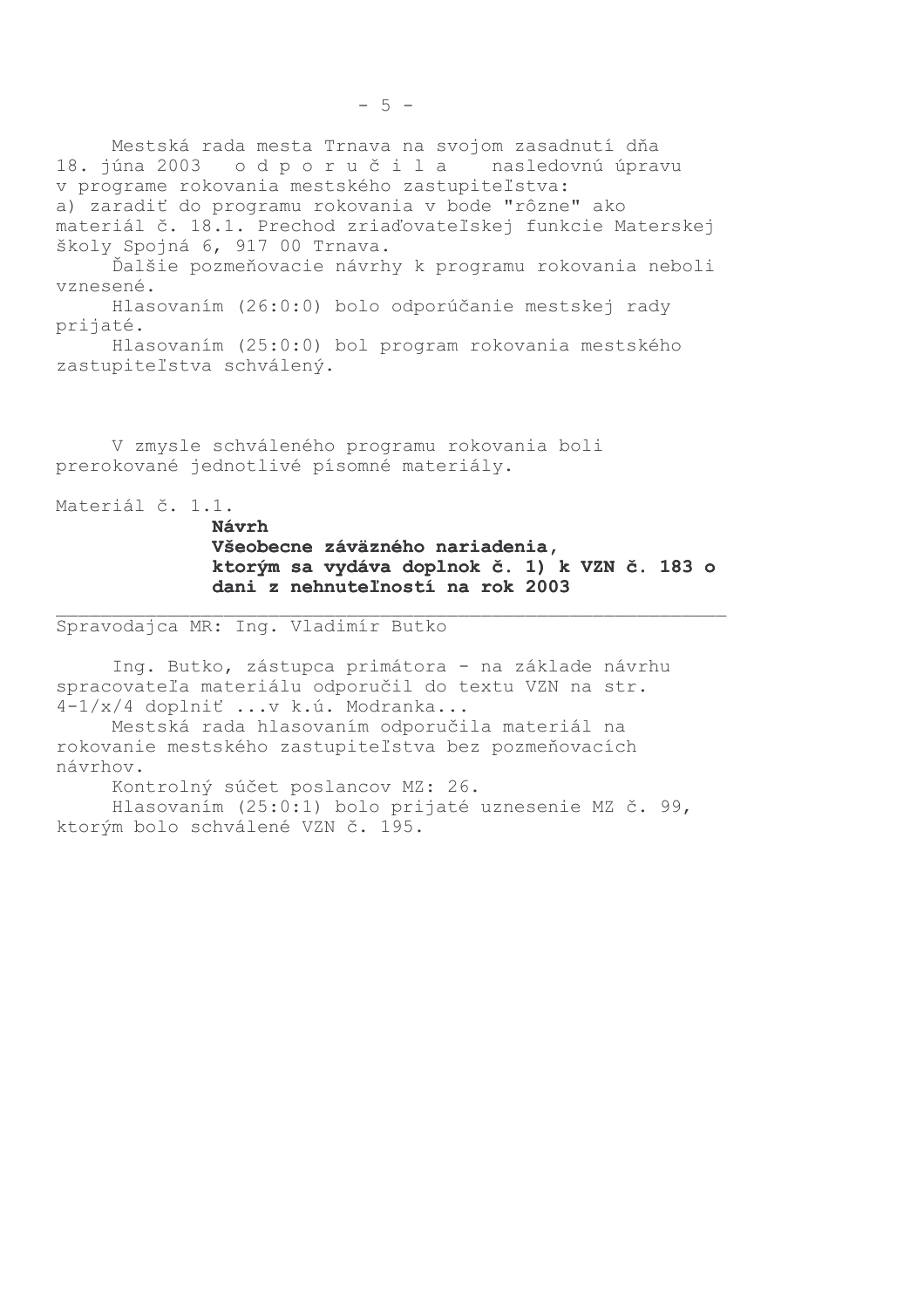Materiál č. 2.1.

# Zmena podmienok nájomnej zmluvy na prenájom Mestského zimného štadióna a kúpaliska Kamenný mlyn

Spravodajca MR: Ing. Ľudovít Daučo

Na rokovaní mestského zastupiteľstva k materiálu pripomienky neodzneli.

Mestská rada hlasovaním odporučila materiál na rokovanie mestského zastupiteľstva s nasledovnou úpravou uznesenia:

\* v bode 2) návrhu uznesenia doplniť nový bod c) s textom: ...c) pripraviť nový model prevádzkovania (vecného a finančného) Mestského zimného štadióna bez finančných príspevkov nájomcovi a materiál predložiť na rokovanie mestského zastupiteľstva Termín: 2.9.2003

Vzhľadom k tomu, že odporúčanie mestskej rady sa týkalo návrhu uznesenia, hlasovalo sa o ňom i o uznesení súčasne.

Kontrolný súčet poslancov MZ: 26. Hlasovaním (23:0:3) bolo prijaté uznesenie MZ č. 100.

Materiál č. 3.1. Aktualizácia rozpočtu mesta Trnava na rok 2003

Spravodaica MR: Ing. Vladimír Butko

Ing. Butko, zástupca primátora - v rámci spravodajskej správy informoval prítomných o niektorých úpravách rozpočtu mesta na rok 2003. Uviedol, že úver v časti "Komerčné úvery" na str. 4-3/1/6 sa presúva do tohto roku, pretože v uplynulom nebol vyčerpaný. Medzi najväčšie investície zaradil rekonštrukciu MK V.Clementisa, ktorej finančné prostriedky sa presúvajú z dôvodu presunu stavebných prác.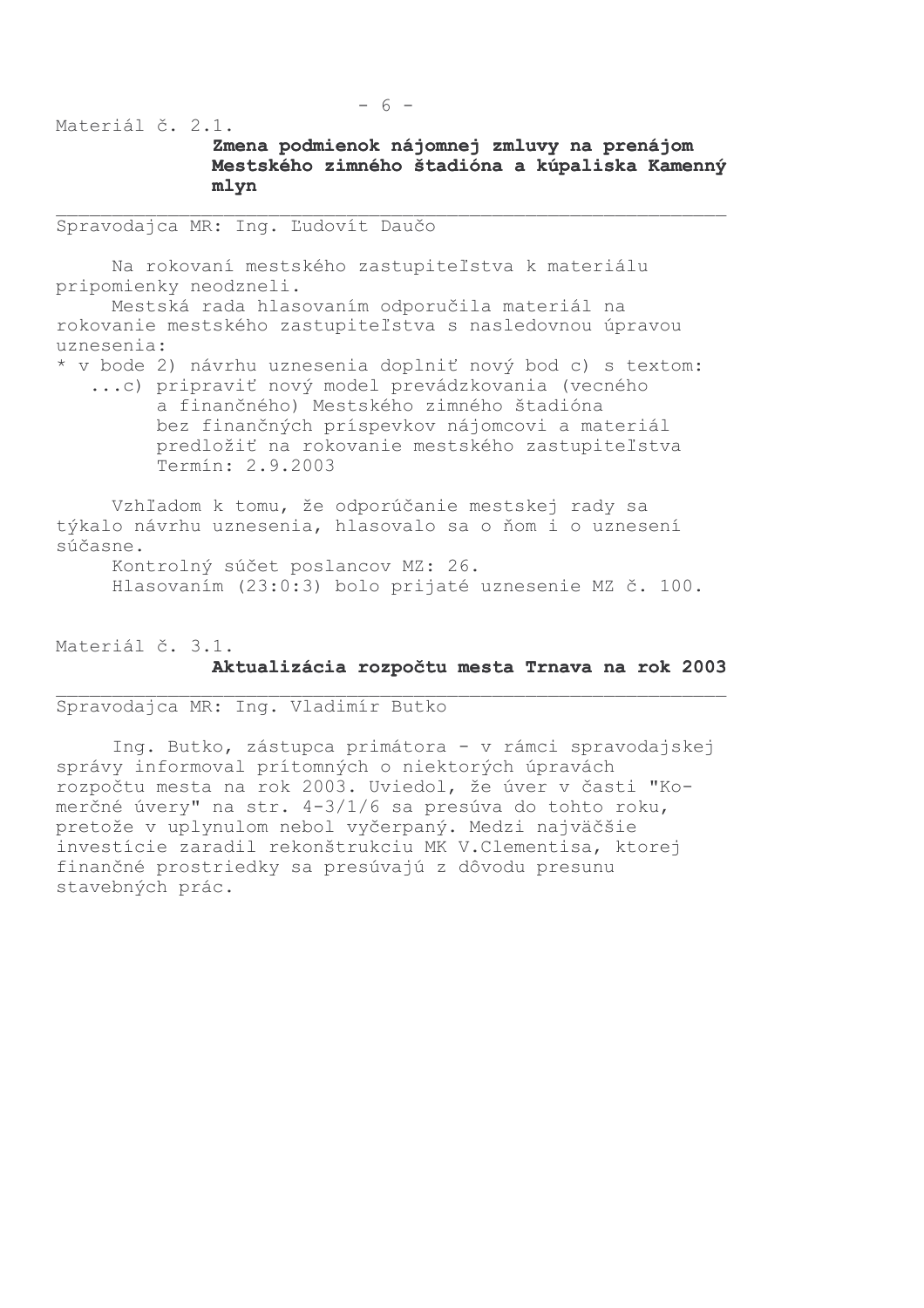V oblasti výdavkov sa znižujú finančné náklady na obnovu kultúrnych pamiatok, čo je spôsobené presunom rekonštrukcie mestskej veže do ďalšieho roku.

Na záver svojho vystúpenia uviedol, že aj napriek tomu, že výdaje v aktualizovanom rozpočte sú vyššie o 12 400 tis. Sk, výsledné saldo vzhľadom na dostatočný finančný priestor v pôvodnom rozpočte je v kladnom vyjadrení 1 660 tis. Sk. Zároveň skonštatoval, rovnako ako hlavný kontrolór vo svojom stanovisku, že v takejto forme predložený materiál je spracovaný v súlade s ustanoveniami zákona o štátnom rozpočte na rok 2003, rozpočtovými pravidlami podľa zákona č. 303/1995 Z.z. a rozpočtovými pravidlami mesta.

Mestská rada hlasovaním odporučila materiál na rokovanie mestského zastupiteľstva s úpravou rozpočtovej položky "Dotácie a dary" v súvislosti s dotáciami, ktoré boli schválené mestskou radou na zasadnutí dňa 18.6.2003 a v zmysle odporúčanej výšky dotácie na schválenie mestským zastupiteľstvom.

Ing. Bošnák, primátor mesta - navrhol poslancom mestského zastupiteľstva, aby sa k odporúčaniu mestskej rady v súvislosti s dotáciami vrátili po prerokovaní bodu 9).

Zároveň podotkol, že s úpravami rozpočtu sa bude mestské zastupiteľstvo zaoberať častejšie, z pragmatických dôvodov v súvislosti s realizáciou prác PSA Peugeot Citr"en. Podotkol, že vládou SR bola vymenovaná pracovná komisia, ktorá sa bude zaoberať dohľadom nad realizáciou záväzkov. S Ministerstvom financií SR bude potrebné prerokovať otázky týkajúce sa prechodu štátneho príspevku vo výške 2,25 mld. Sk cez rozpočet mesta. Takže mesto čakajú ďalšie aktivity a tiež príde i k prehodnoteniu investičných zámerov podľa jednotlivých investičných položiek.

Kontrolný súčet poslancov MZ: 27.

Hlasovaním (27:0:0) bolo prijaté uznesenie MZ č. 101 v zmysle predloženého materiálu.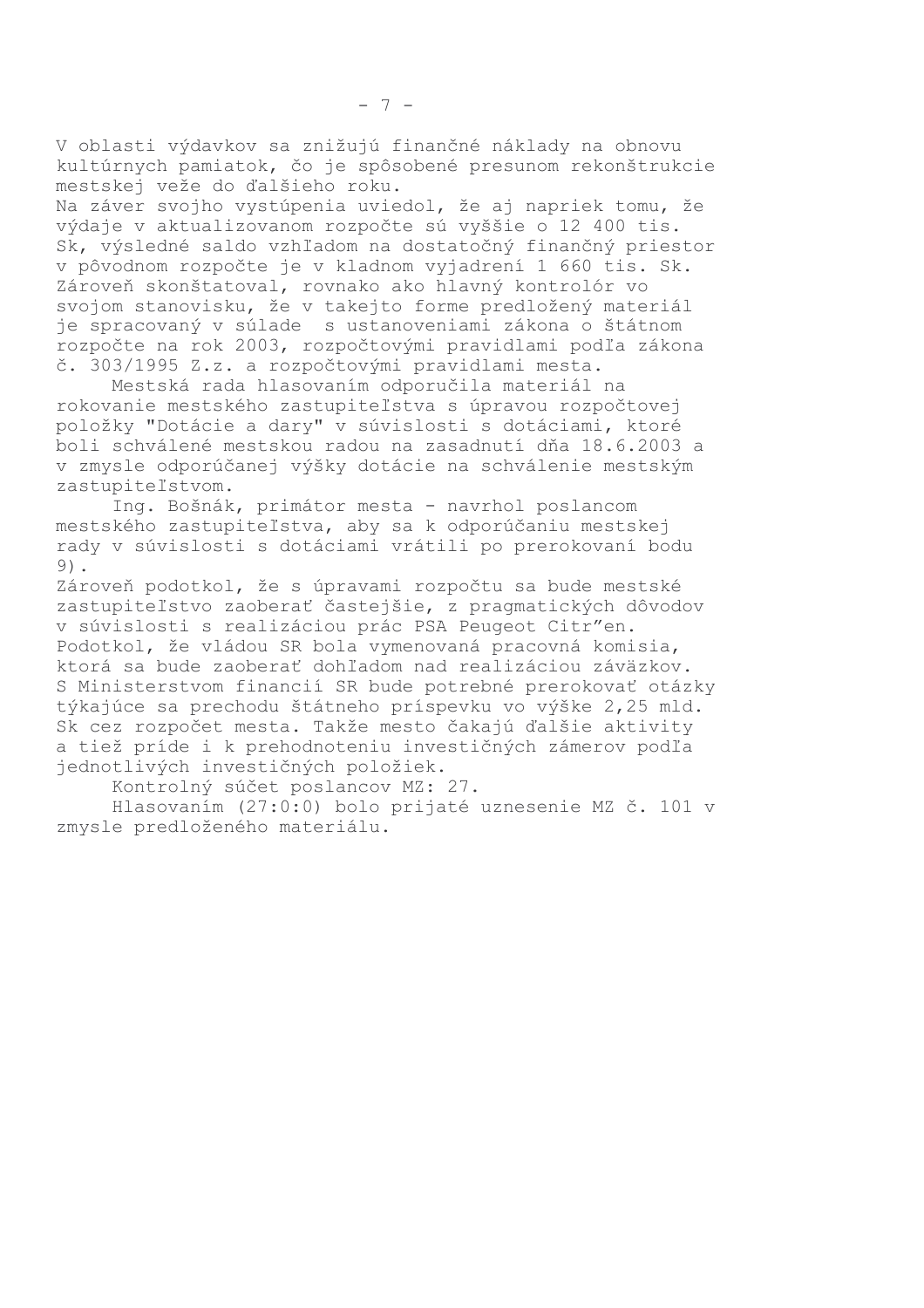$-8-$ 

Materiál č. 4.1.

Návrh na zmenu člena komisie - neposlanca vo Finančnej komisii Mestského zastupiteľstva mesta Trnava vo volebnom období 2003-2006

Spravodajca MR: Inq. Jozef Tomek

Na rokovaní mestského zastupiteľstva k materiálu pripomienky neboli vznesené. Mestská rada hlasovaním odporučila materiál na rokovanie mestského zastupiteľstva bez pripomienok. Kontrolný súčet poslancov MZ: 26. Hlasovaním (26:0:0) bolo prijaté uznesenie MZ č. 102 v zmysle predloženého materiálu.

Materiál č. 5.1.

# Zmena Odmeňovacieho poriadku funkcionárov mesta Trnava

Spravodajca MR: Ing. Karol Česnek

Na rokovaní mestského zastupiteľstva k materiálu pripomienky neodzneli.

Mestská rada hlasovaním odporučila materiál na rokovanie mestského zastupiteľstva bez pozmeňovacích návrhov. Kontrolný súčet poslancov MZ: 27.

Hlasovaním (22:0:5) bolo prijaté uznesenie MZ č. 103.

Materiál č. 6.

#### Majetkové záležitosti

Spravodajca MR: pán Eduard Čechovič

 $\check{c}$ , 6.1.

Súhlas s bezodplatným prevodom akcií Trnavskej vodárenskej spoločnosti a.s., so sídlom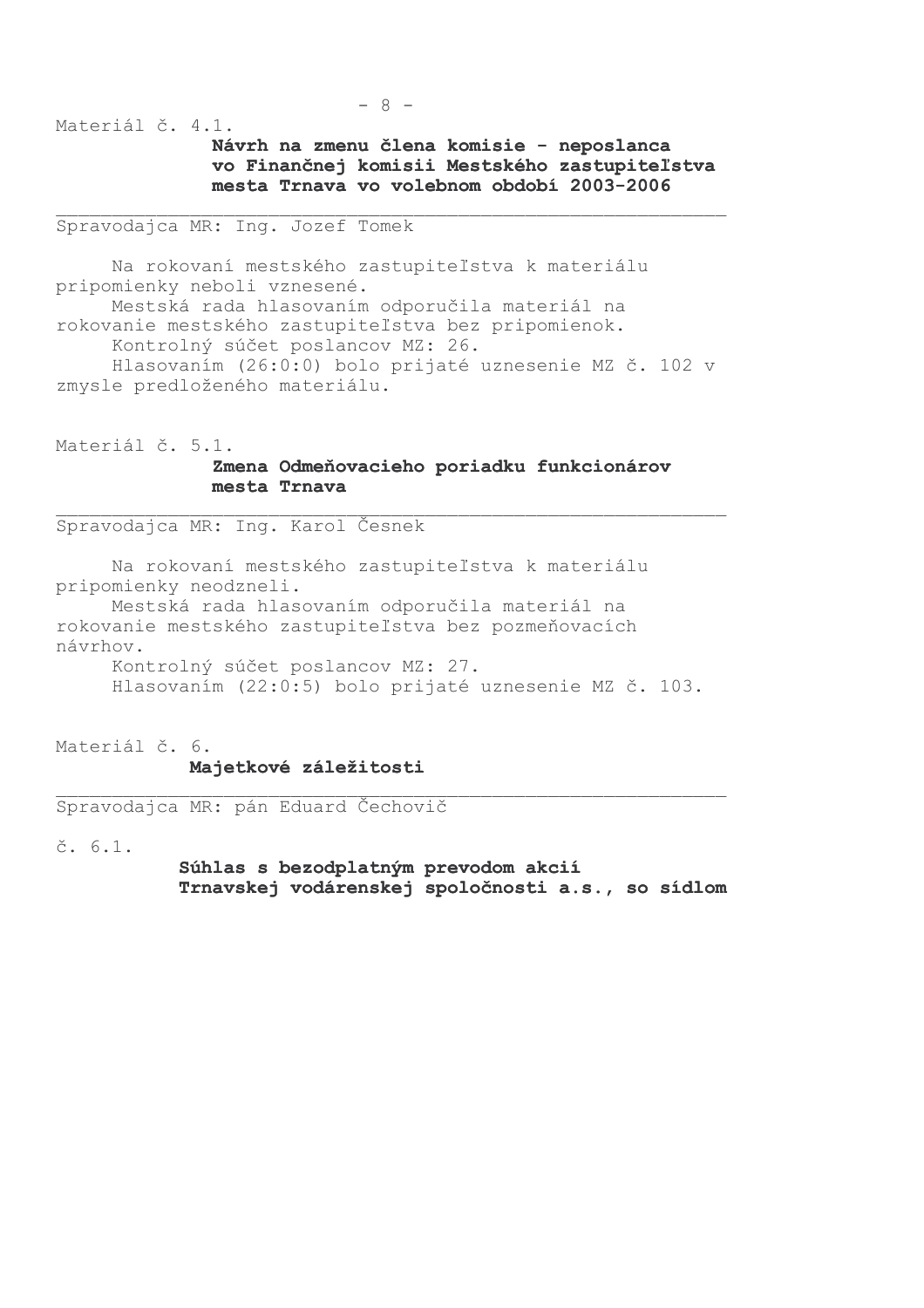### Kukučínova č. 13, Piešťany, na mesto Trnava

Na rokovaní mestského zastupiteľstva k materiálu pripomienky neboli vznesené.

Mestská rada hlasovaním odporučila materiál na rokovanie mestského zastupiteľstva bez pripomienok.

Kontrolný súčet poslancov MZ: 27.

Hlasovaním (27:0:0) bolo prijaté uznesenie MZ č. 104.

 $\check{c}$ . 6.2.

#### Zverenie majetku do správy

/Mestská poliklinika, Starohájska ul. č. 2, Trnava/

Rozprava:

Čechovič, DUČMR - odporučil do bodu 1) návrhu uznesenia doplniť zostatkovú hodnotu polikliniky ...58.382.832,67 Sk... a do bodu 3) doplniť text ...do správy a zmluvu o spolupráci medzi mestom Trnava, SSS Trnava a Družstvom NZP Aesculap...

MUDr. Paulini - stotožnil sa s návrhomm poslanca Čechoviča s tým, aby bol návrh následne prerokovaný mestským zastupiteľstvom.

Ing. Bošnák, primátor mesta - odporučil pripomienku MUDr. Pauliniho riešiť samostatným uznesením.

Mestská rada hlasovaním odporučila materiál na rokovanie mestského zastupiteľstva s úpravou pôvodného návrhu uznesenia, takže text by bol nasledovný: Mestské zastupiteľstvo mesta Trnava po prerokovaní:

#### 1. Schvaľuje

```
zverenie nehnuteľnosti " Mestská poliklinika, Starohájska 2,
Trnava " situovanej na pozemkoch parc. č. :
- 5680/206, zast. pl., výmera 3673 m2, poliklin., súp. č. 6755,
- 5680/207, zast. pl., výmera 2006 m2, poliklin., súp. č. 6755,
```
- 5680/208, zast. pl., výmera 246 m2, poliklin., súp. č. 6755, - 5680/209, zast. pl., výmera 196 m2, poliklin., súp. č. 6755, - 5680/210, zast. pl., výmera 124 m2, lávka,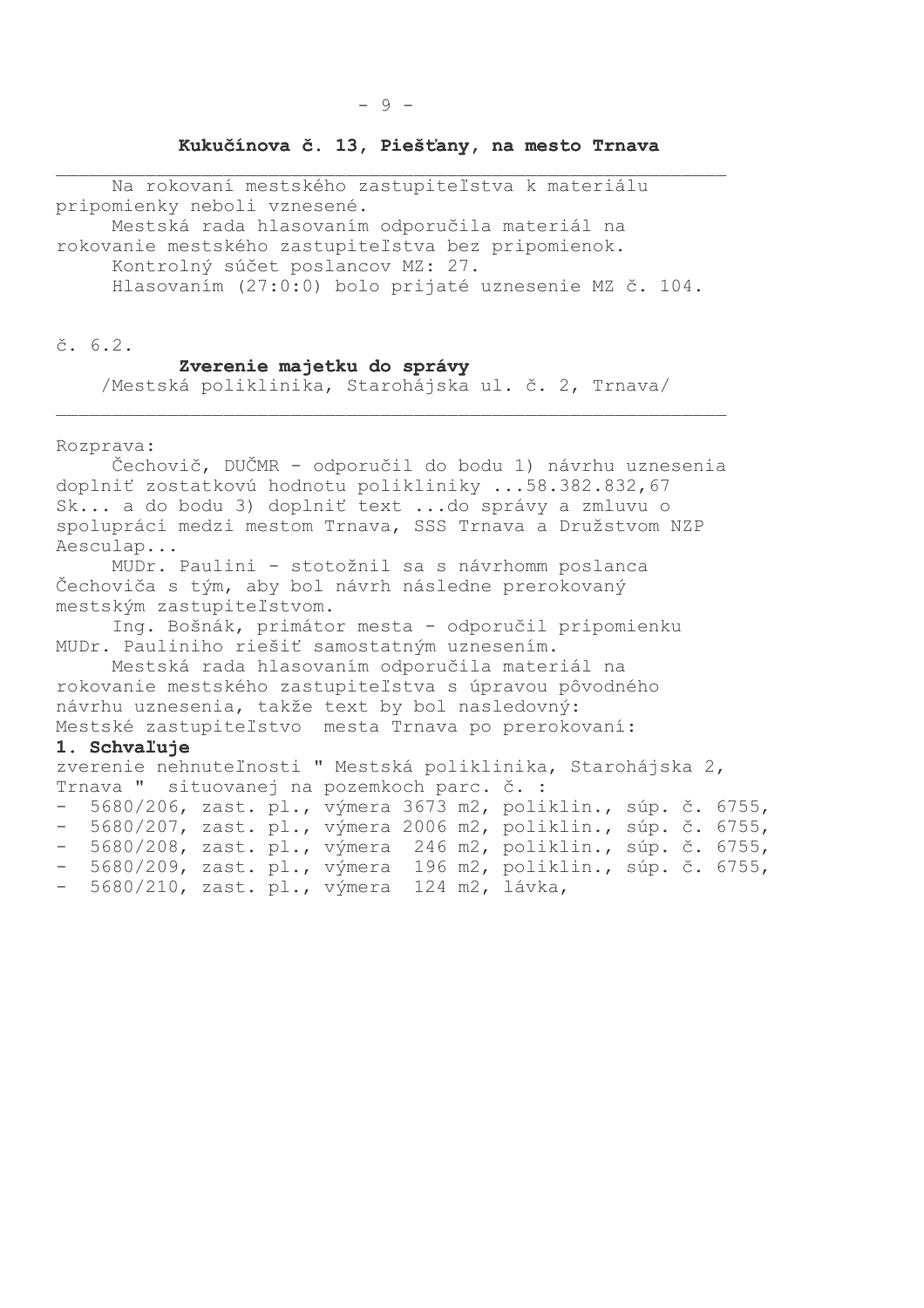| - 5680/211, zast. pl., výmera |                                                             |  |                                                   | 665 m2, lávka,                  |  |  |
|-------------------------------|-------------------------------------------------------------|--|---------------------------------------------------|---------------------------------|--|--|
| - 5680/212, zast. pl., výmera |                                                             |  |                                                   | 462 m2, lávka,                  |  |  |
| - 5680/213, zast. pl., výmera |                                                             |  |                                                   | 19 m2, lávka,                   |  |  |
| - 5680/214, zast. pl., výmera |                                                             |  |                                                   | 20 m2, poliklin., súp. č. 6755, |  |  |
| - 5680/217, zast. pl., výmera |                                                             |  |                                                   | 239 m2, dvor,                   |  |  |
| $-5671/222,$                  |                                                             |  |                                                   | poliklin., súp. č. 6755,        |  |  |
| $-5671/223$ , $-$             |                                                             |  |                                                   | poliklin,. súp. č. 6755,        |  |  |
| $-5671/224$ , $-$             |                                                             |  | $\frac{1}{2}$ and $\frac{1}{2}$ and $\frac{1}{2}$ | poliklin., súp. č. 6755,        |  |  |
| $-5671/225$ , $-$             |                                                             |  | $\frac{1}{2}$ and $\frac{1}{2}$                   | poliklin., súp. č. 6755,        |  |  |
| $-5680/218$ ,                 | $\mathcal{L}_{\mathcal{A}}$ and $\mathcal{L}_{\mathcal{A}}$ |  |                                                   | poliklin., súp. č. 6755,        |  |  |

v zostatkovej hodnote .........,.. Sk a hnuteľný majetok v zostatkovej hodnote 0,- Sk do správy Stredisku sociálnej starostlivosti, ul. Vl. Clementisa č. 51, Trnava.

#### 2, Schvaľuje

zverenie technológie výmenníkovej stanice umiestnenej v budove polikliniky v zostatkovej hodnote určenej znaleckým posudkom do správy Správe mestského majetku dňom 1. 7. 2003

### 3. Ukladá

- A. Mestskému úradu v Trnave pripraviť a predložiť primátorovi mesta k podpisu zmluvy o zverení majetku do správy a zmluvu o zabezpečení zdravotníckych služieb "Mestkej polikliniky, Starohájska 2, Trnava" Termín: 30.6.2003
- B. Stredisku sociálnej starostlivosti

- postupovať pri prenajímaní nebytových priestorov v objekte Mestskej polikliniky podľa VZN č. 190 v platnom znení a s terajšími nájomníkmi uzatvoriť dodatky k nájomným zmluvám s účinnosťou od 1. 7. 2003, kde ako prenajímateľ bude vystupovať správca - Stredisko sociálnej starostlivosti v Trnave. - pri najomných zmluvách končiacich 30. 6. 2003 dobu nájmu zmeniť na dobu neurčitú s výpovednou lehotou:

- a) 1 mesiac
	- ak nájomca mešká viac ako 1 mesiac s platením nájomného po splatnosti faktúry
	- ak nájomca vykoná stavebné úpravy bez súhlasu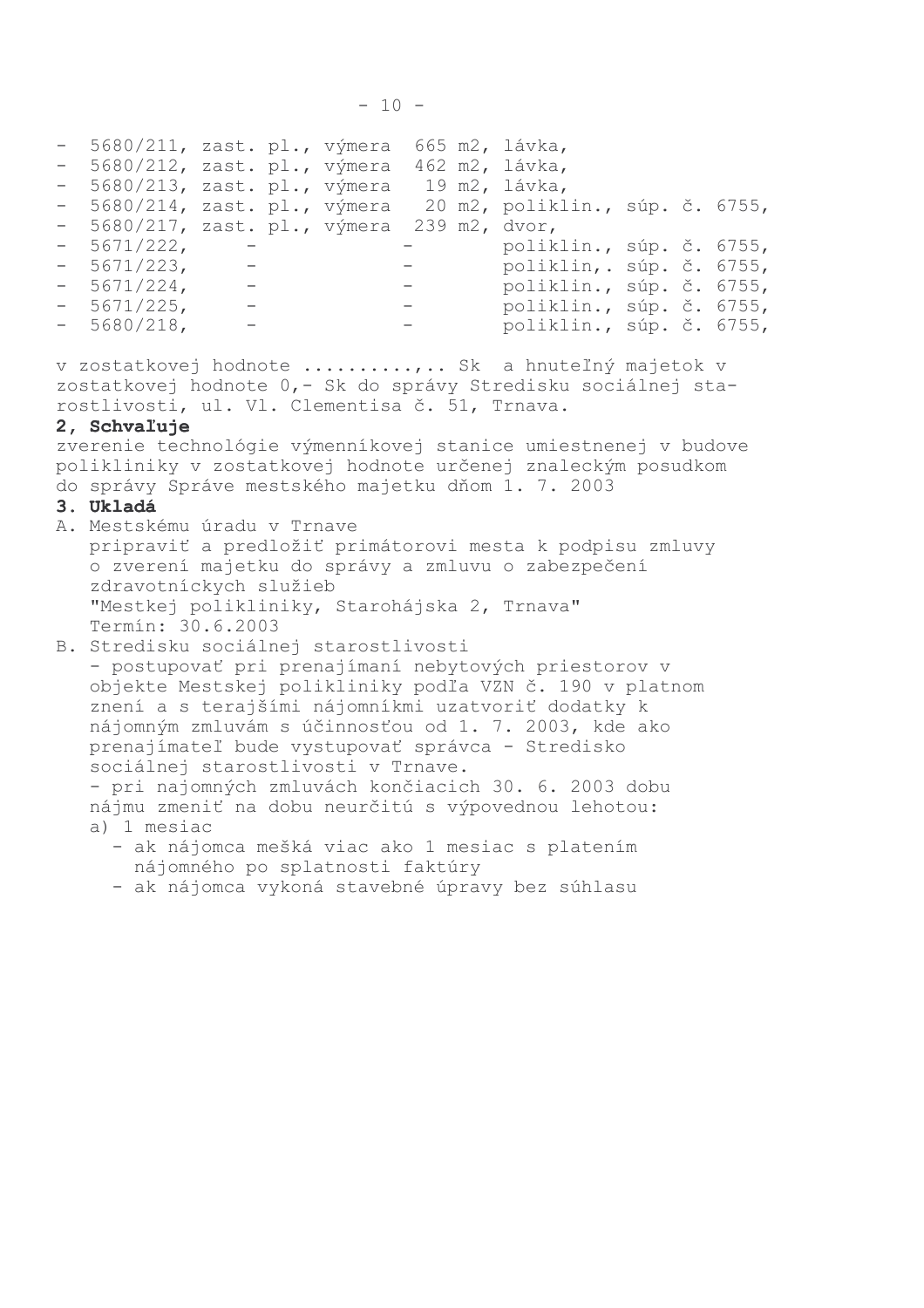prenajímateľa b) 3 mesiace bez udania dôvodu Termín: 31.7.2003 Mestská rada zároveň odporučila mestskému zastupiteľstvu nerokovať o obsahu zmluvy, ktorá je súčasťou materiálu z dôvodu jej ďalšieho upresnenia v jednotlivých článkoch. Hlasovanie o návrhoch: - mestskej rady (okrem bodu 3A, o ktorom sa hlasovalo  $osobitne): 22:0:5$ - poslanca Čechoviča doplneného MUDr. Paulinim a v zmysle odporúčania primátora mesta: 24:2:4. Kontrolný súčet poslancov MZ: 25. Hlasovaním (24:0:1) bolo prijaté uznesenie MZ č. 105 v zmysle schválených pripomienok. Vedenie rokovania mestského zastupiteľstva prevzal Ing. Butko, zástupca primátora.  $\check{c}$ . 6.3. Vyhodnotenie 1-kolového ponukového konania na predaj bytov Na rokovaní mestského zastupiteľstva k materiálu pripomienky neodzneli.

Mestská rada hlasovaním odporučila materiál na rokovanie mestského zastupiteľstva bez pripomienok. Kontrolný súčet poslancov MZ: 26. Hlasovaním (24:0:2) bolo prijaté uznesenie MZ č. 106.

 $\check{c}$ . 6.4.

Zaradenie majetku mesta do ponukového konania

Na rokovaní mestského zastupiteľstva k materiálu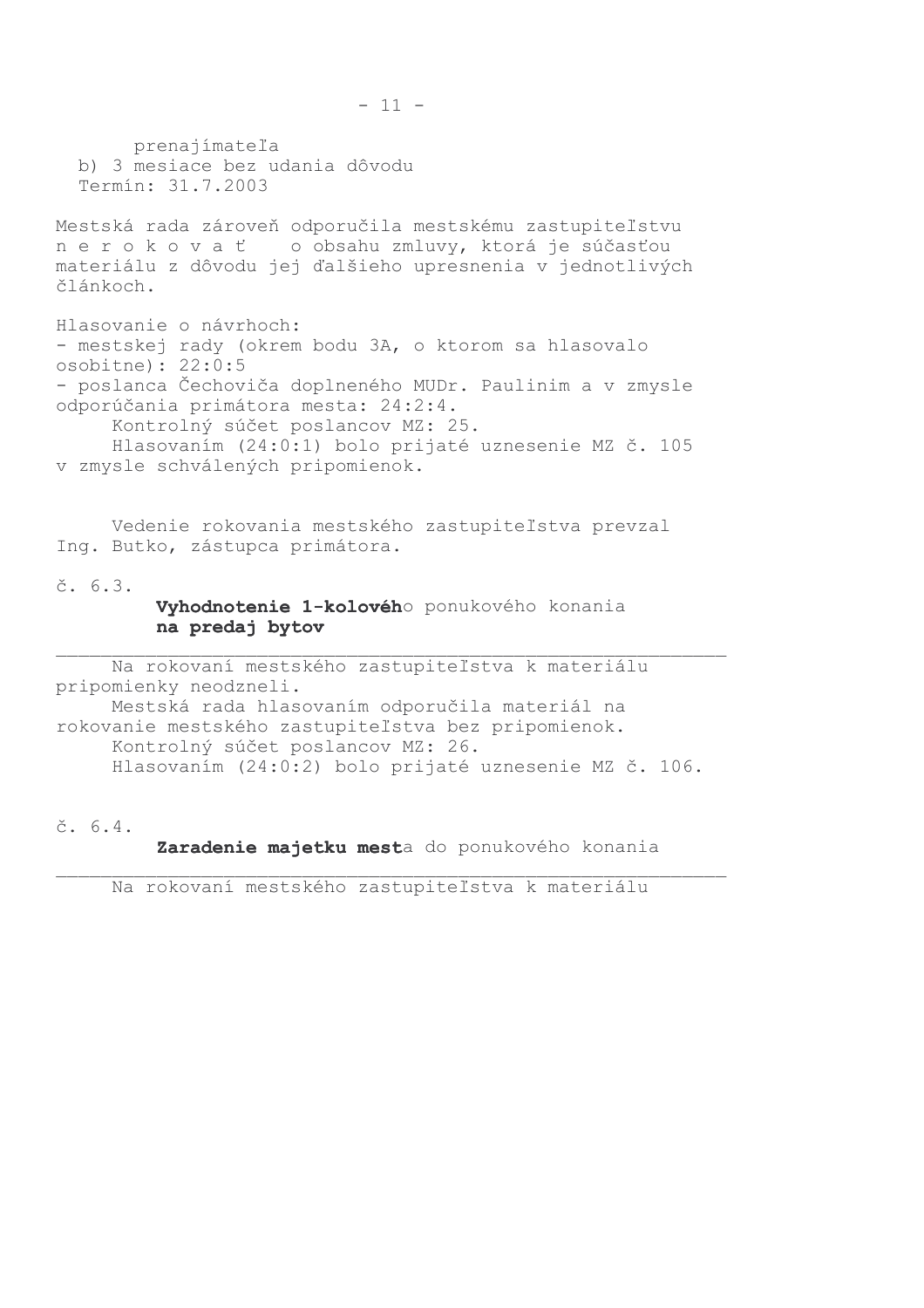pripomienky neboli vznesené. Mestská rada hlasovaním odporučila materiál na rokovanie mestského zastupiteľstva s novým textom uznesenia: Mestské zastupiteľstvo mesta Trnava po prerokovaní:  $1.$ Schvaľuje zaradenie majetku mesta do 1-kolového ponukového konania a) 1-izbového bytu č. 1 ul. Na hlinách č. 31/E v Trnave o podlahovej ploche 38,75 m2 s prináležiacim spoluvlastníckym podielom na spoločných častiach, spoločných zariadeniach domu a pozemku parc. č. 5311/35 o veľkosti 204/10000  $2$ . Súhlasí s tým, aby ďalšie byty, ktoré sú uvedené v materiáli (1-izbový byt č. 23 na Golianovej ul. č. 1, 2-izbový byt č. 29 na Golianovej ul. č. 10, 2-izbový byt č. 42 na Špačinskej ceste č. 9) boli využité na základe rozhodnutia Bytovej komisie MZ a Majetkovej komisie MZ na vyriešenie náhradného ubytovania, v opačnom prípade budú zaradené do ponukového konania 3. Ukladá Mestskému úradu v Trnave realizovať ponukové konanie v zmysle VZN č. 105 Termín: do 31.8.2003 Kontrolný súčet poslancov MZ: 25. Hlasovaním (16:2:5) bolo prijaté odporúčanie mestskej rady. Hlasovaním (23:1:1) bolo prijaté uznesenie MZ č. 107.

 $\check{c}$ , 6.5. Predaj bytu v zmysle postupu "Nakladania s bytmi vo vlastníctve mesta Trnava" - legalizácia

Na rokovaní mestského zastupiteľstva k materiálu pripomienky neodzneli. Mestská rada hlasovaním odporučila materiál na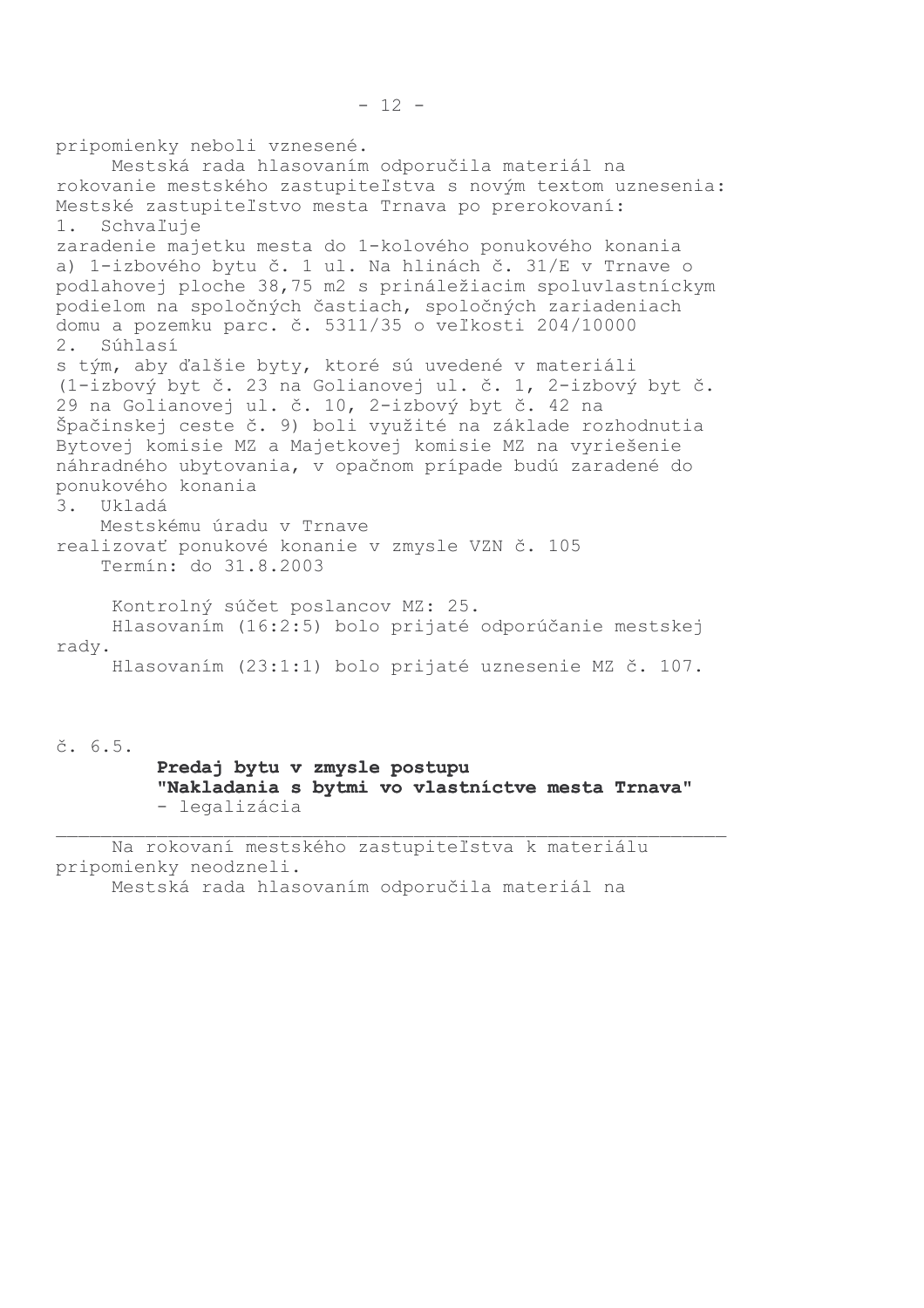rokovanie mestského zastupiteľstva bez pripomienok. Kontrolný súčet poslancov MZ: 25. Hlasovaním (24:1:0) bolo prijaté uznesenie MZ č. 108 v zmysle predloženého materiálu.

 $\check{c}$ , 6.6.

"Nakladanie s bytmi vo vlastníctve mesta Trnava - legalizácia

- informácia o nezrealizovaných predajoch

Cechovič, DUČMR - konštatoval, že dohoda z majetkovej komisie bola taká, že ak nebudú prijaté podmienky v zmysle "zásad", príde k vysťahovaniu z bytov. Odporučil preto vypustiť časť vety z bodu 2) návrhu uznesenia "v prípade odmietnutia uzatvoriť kúpnu zmluvu za podmienok stanovených majetkovou komisiou MZ". Mestská rada hlasovaním odporučila materiál na rokovanie mestského zastupiteľstva bez pripomienok. Kontrolný súčet poslancov MZ: 25.

Hlasovaním (24:0:1) bol prijatý návrh poslanca Čechoviča.

Hlasovaním (23:0:1) bolo prijaté uznesenie MZ č. 109.

 $\check{c}$ . 6.7.

Odkúpenie bytu č. 18 na Halenárskej č. 36 v Trnave

Rozprava:

Čechovič, DUČMR - na základe oslovenia pani Danielou Miškále predložil návrh na to, aby jej bolo udelené slovo v rámci rozpravy, s časovým obmedzením 3 minúty.

Ing. Butko, zástupca primátora - prečítal list zo dňa 23.6.2003 - žalobu na zľavu kúpnej ceny bytu, ktorý bol pani Miškále adresovaný mestskému zastupiteľstvu.

Poslanci hlasovaním (15:5:2) schválili vystúpenie pani Miškále, ktoré bolo časovo ohraničené 3 minútami.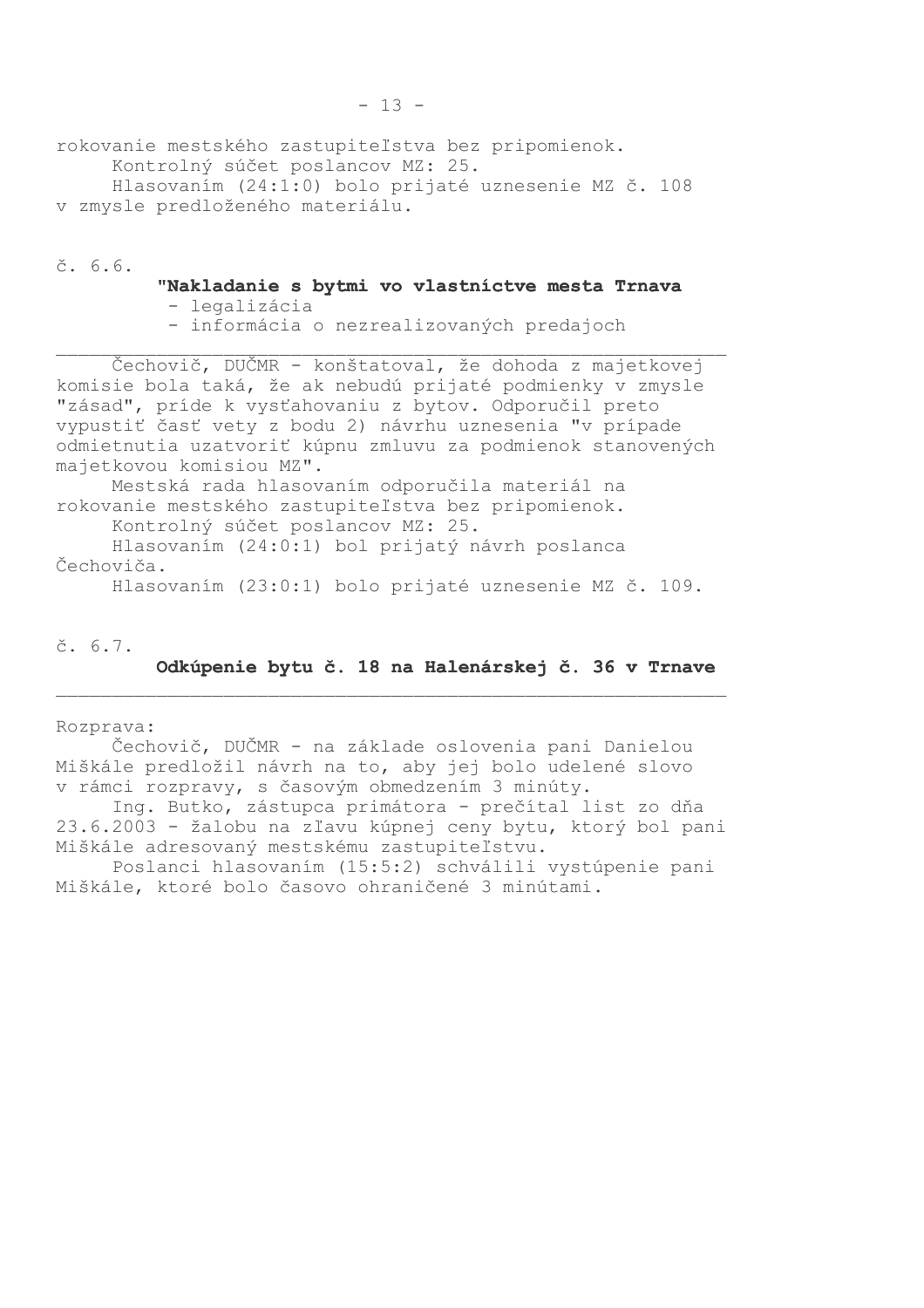Mgr. Daniela Miškále:

Zmluvou o prevode vlastníctva bytu odkúpila byt č. 18 na Halenárskej ul. č. 36 od mesta Trnava. Znalecký posudok na byt bol vypracovaný Ing. Fuzákom a záležitosti, ktoré v ňom udáva, nie sú v súlade so skutkovým stavom bytu. K odovzdaniu bytu v zmysle zmluvy neprišlo, byt neprevzala, prevzala len kľúče od bytu. Byt nie je v súlade so zmluvou. Byt pred kúpou videla, avšak nie je znalcom v odbore stavieb, aby dokázala posúdiť technický stav bytu. Informácia o stave bytu bola skresľujúca. Podľa znaleckého posudku nesedí ani vek bytu. Vek bytu je 100 rokov, v byte nie je prívod plynu, vody, takže sa jedná o byt 4. kategórie a nie 2. Znalecký posudok vypracovaný znalcom bol len na základe

informácie. Žiadala mestské zastupiteľstvo, aby požiadalo o vyjadrenie znalca.

Na záver svojho vystúpenia uviedla, že jej požiadavka je oprávnená. Zároveň poukázala na schvaľovanie náhradných bytov v predchádzajúcich bodoch.

Mgr. Žitňanský - uviedol, že sa jedná o riešenie bytovej otázky občanov formou bytovej náhrady za byty, ktoré chce mesto uvoľniť. Podotkol, že za požiadavku pani Miškále nebude hlasovať.

Ing. Daučo, DUČMR - podotkol, že znalecký posudok slúžil pre stanovenie východiskovej ceny. Bol teda dokladom o cene najnižšej. Ak pani Miškále ponúkaná cena v rámci ponukového konania bola väčšia, mesto platilo všetky náležitosti v zmysle legislatívy. Kto chcel byt kúpiť, mal si ho aj obhliadnuť. V prípade odstúpenia pani Miškále od kúpy bytu by prešlo právo kúpy na uchádzača ďalšieho v poradí. Iným spôsobom nie je možné postupovať, len zrušiť zmluvu, ktorá bola uzatvorená, vrátiť peniaze za byt pani Miškále, ktoré uhradila a o finančných prostriedkoch, ktoré vložila do úpravy bytu môže rozhodnúť súd. Prijatím iného riešenia by došlo k precedenzu.

Čechovič, DUČMR - podotkol, že návrh uznesenia v rámci materiálu je riešením záležitosti mimo-súdnou cestou.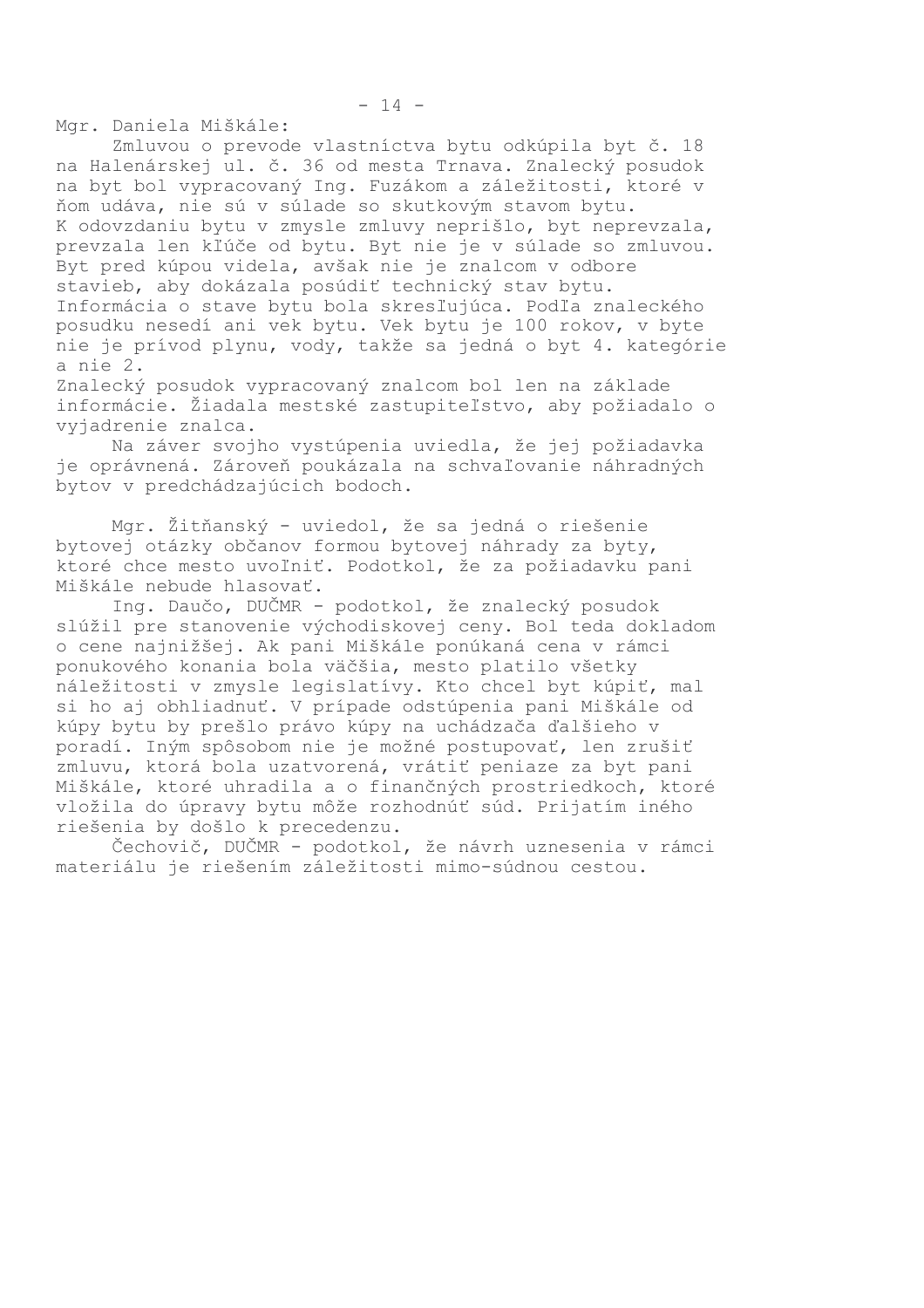Mestská rada hlasovaním odporučila materiál na rokovanie mestského zastupiteľstva bez pripomienok. Kontrolný súčet poslancov MZ: 27. Hlasovaním (24:1:2) bolo prijaté uznesenie MZ č. 110 v zmysle predloženého materiálu.

#### $\check{c}$ , 6.8.

#### Priamy predaj pozemku na Markovičovej ul. v Trnave

Na rokovaní mestského zastupiteľstva k materiálu pripomienky neodzneli. Mestská rada hlasovaním odporučila materiál na rokovanie mestského zastupiteľstva bez pripomienok. Kontrolný súčet poslancov MZ: 27. Hlasovaním (26:1:0) bolo prijaté uznesenie MZ č. 111.

 $5.6.9.$ 

#### Odpredaj nehnuteľnosti v k.ú. Piešťany

/bývalý objekt Stavoprojektu/

Na rokovaní mestského zastupiteľstva k materiálu pripomienky neboli vznesené. Mestská rada hlasovaním odporučila materiál na rokovanie mestského zastupiteľstva bez pripomienok. Kontrolný súčet poslancov MZ: 26. Hlasovaním (24:1:1) bolo prijaté uznesenie MZ č. 112.

 $\check{c}$ , 6.10.

### Dlhodobý prenájom pozemku v objekte na ul. Priemyselná č. 5 v Trnave

Na rokovaní mestského zastupiteľstva k materiálu pripomienky neboli vznesené. Mestská rada hlasovaním odporučila materiál na rokovanie mestského zastupiteľstva bez pripomienok.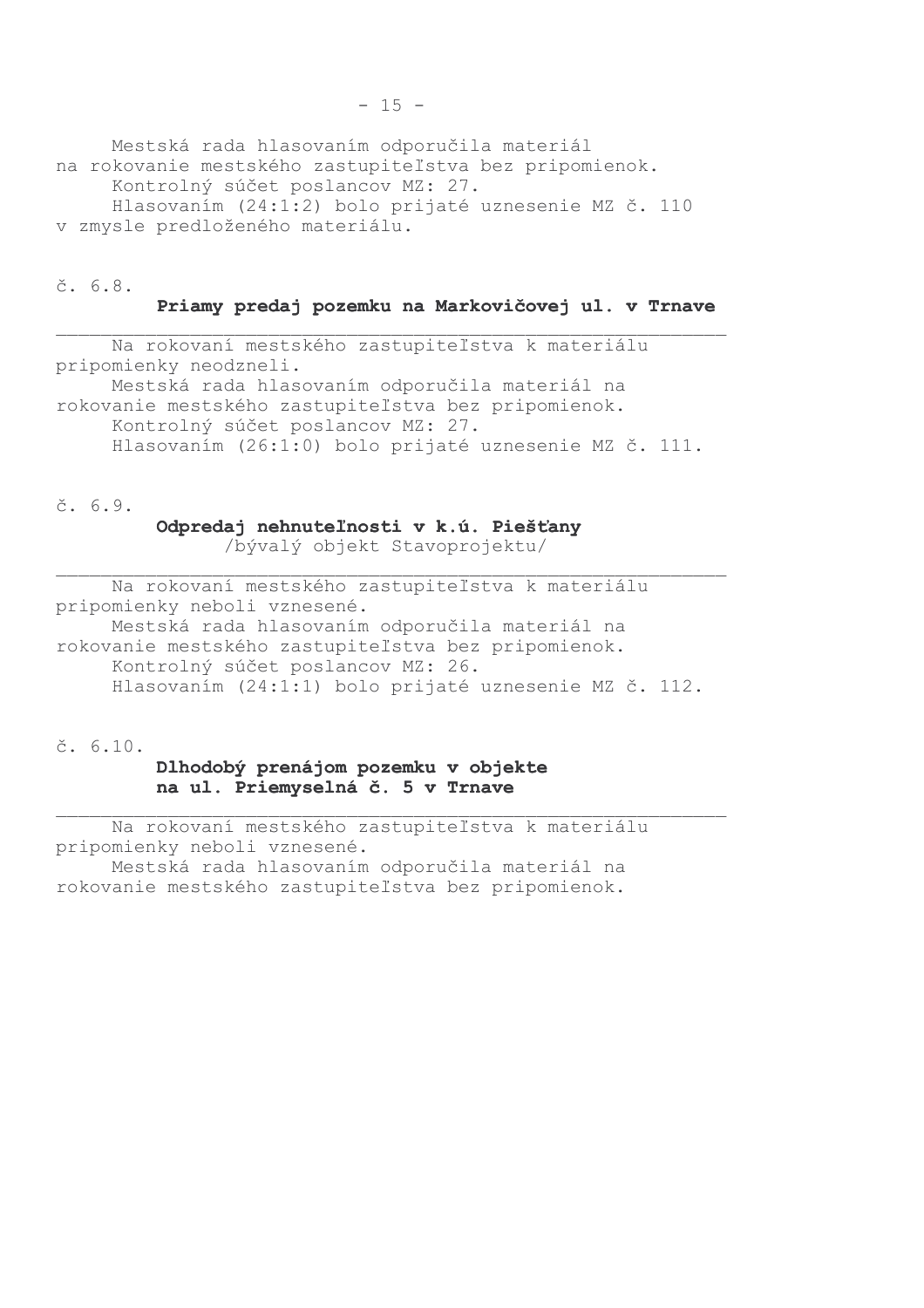Kontrolný súčet poslancov MZ: 26. Hlasovaním (23:2:1) bolo prijaté uznesenie MZ č. 113.

 $\check{c}$ . 6.11.

### Predaj nehnuteľnosti na ul. K. Čulena v Trnave fvzickým osobám

Na rokovaní mestského zastupiteľstva k materiálu pripomienky neboli vznesené. Mestská rada hlasovaním odporučila materiál na rokovanie mestského zastupiteľstva bez pripomienok. Kontrolný súčet poslancov MZ: 25. Hlasovaním (22:0:3) bolo prijaté uznesenie MZ č. 114.

 $\check{c}$ . 6.12.

# Súhlas s použitím pozemkov mesta na vybudovanie parkovacích miest a prístupovej komunikácie

- súhlas s prijatím daru - parkovacích miest a prístupovej komunikácie do majetku mesta

Na rokovaní mestského zastupiteľstva k materiálu pripomienky neboli vznesené. Mestská rada hlasovaním odporučila materiál na rokovanie mestského zastupiteľstva bez pripomienok. Kontrolný súčet poslancov MZ: 25. Hlasovaním (24:0:1) bolo prijaté uznesenie MZ č. 115.

 $\check{c}$ . 6.13.

Súhlas s použitím pozemkov mesta pri objekte na Špačinskej ceste na vybudovanie parkovacích miest a s ich darovaním do majetku mesta

Na rokovaní mestského zastupiteľstva k materiálu pripomienky neboli vznesené. Mestská rada hlasovaním odporučila materiál na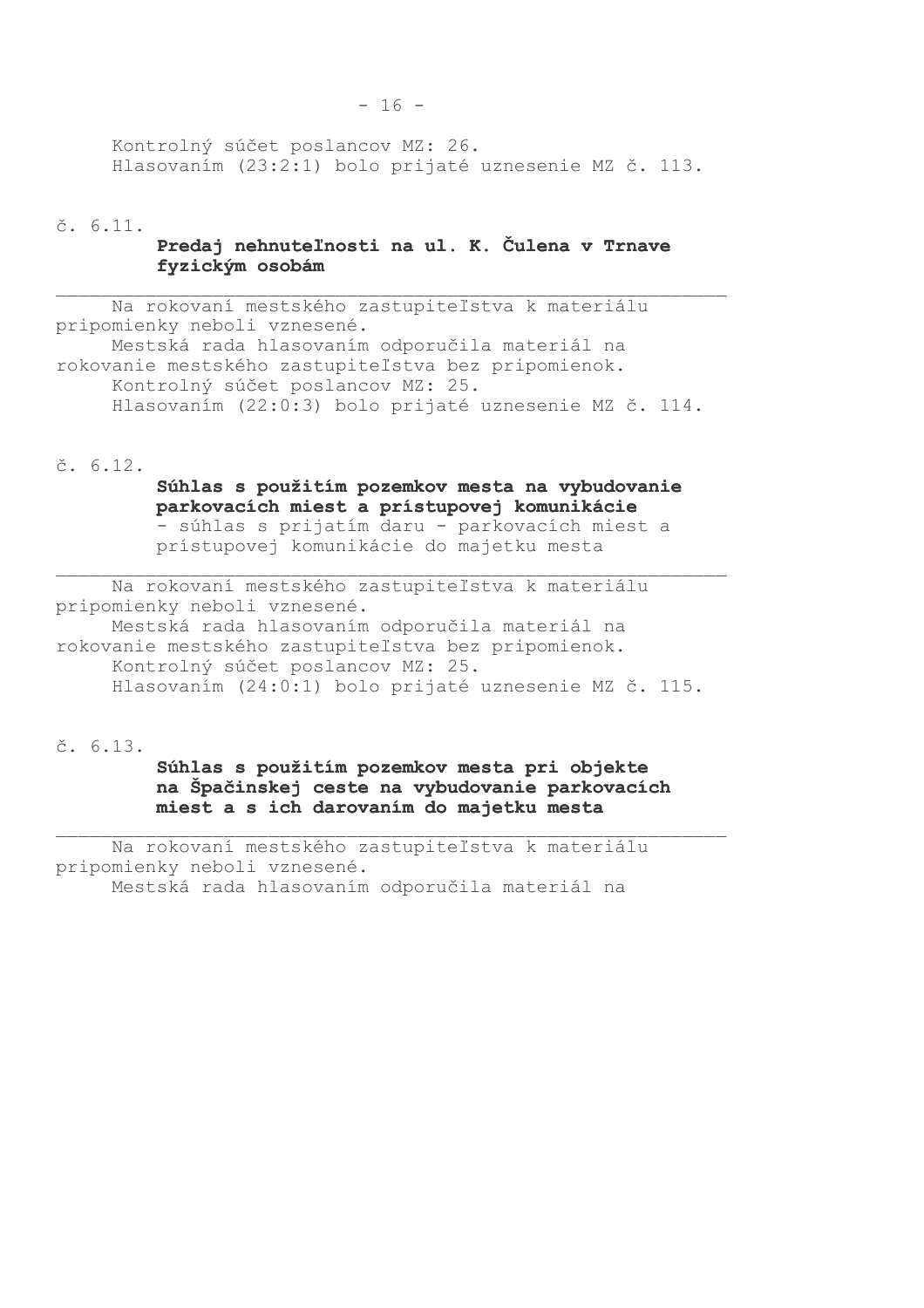### rokovanie mestského zastupiteľstva bez pripomienok. Kontrolný súčet poslancov MZ: 25. Hlasovaním (24:0:1) bolo prijaté uznesenie MZ č. 116.

 $\check{c}$ . 6.14.

## Doplnenie uznesenia MZ č. 329/2000 - postup pri predaji a nájme pozemkov vo vlastníctve mesta Trnava pod garážami v k.ú. Trnava - predaj pozemkov pod garážami na Prechodnej a Oblúkovej ulici v Trnave

Na rokovaní mestského zastupiteľstva k materiálu pripomienky neboli vznesené. Mestská rada hlasovaním odporučila materiál na rokovanie mestského zastupiteľstva bez pripomienok. Kontrolný súčet poslancov MZ: 26. Hlasovaním (25:1:0) bolo prijaté uznesenie MZ č. 117.

 $\check{c}$ . 6.15.

## Výpožička pozemku v športovom areáli na ul. Rybníková na vybudovanie skateparku

Na rokovaní mestského zastupiteľstva k materiálu pripomienky neboli vznesené. Mestská rada hlasovaním odporučila materiál na rokovanie mestského zastupiteľstva bez pripomienok. Kontrolný súčet poslancov MZ: 24. Hlasovaním (22:1:1) bolo prijaté uznesenie MZ č. 118.

 $\check{c}$ . 6.16.

## Dlhodobý prenájom pozemkov na Bučianskej ul. Univerzite sv. Cyrila a Metoda v Trnave

Čechovič, DUČMR - odporučil do ukladacej časti bodu 2a) doplniť na záver textu ...a zapracovať odporúčania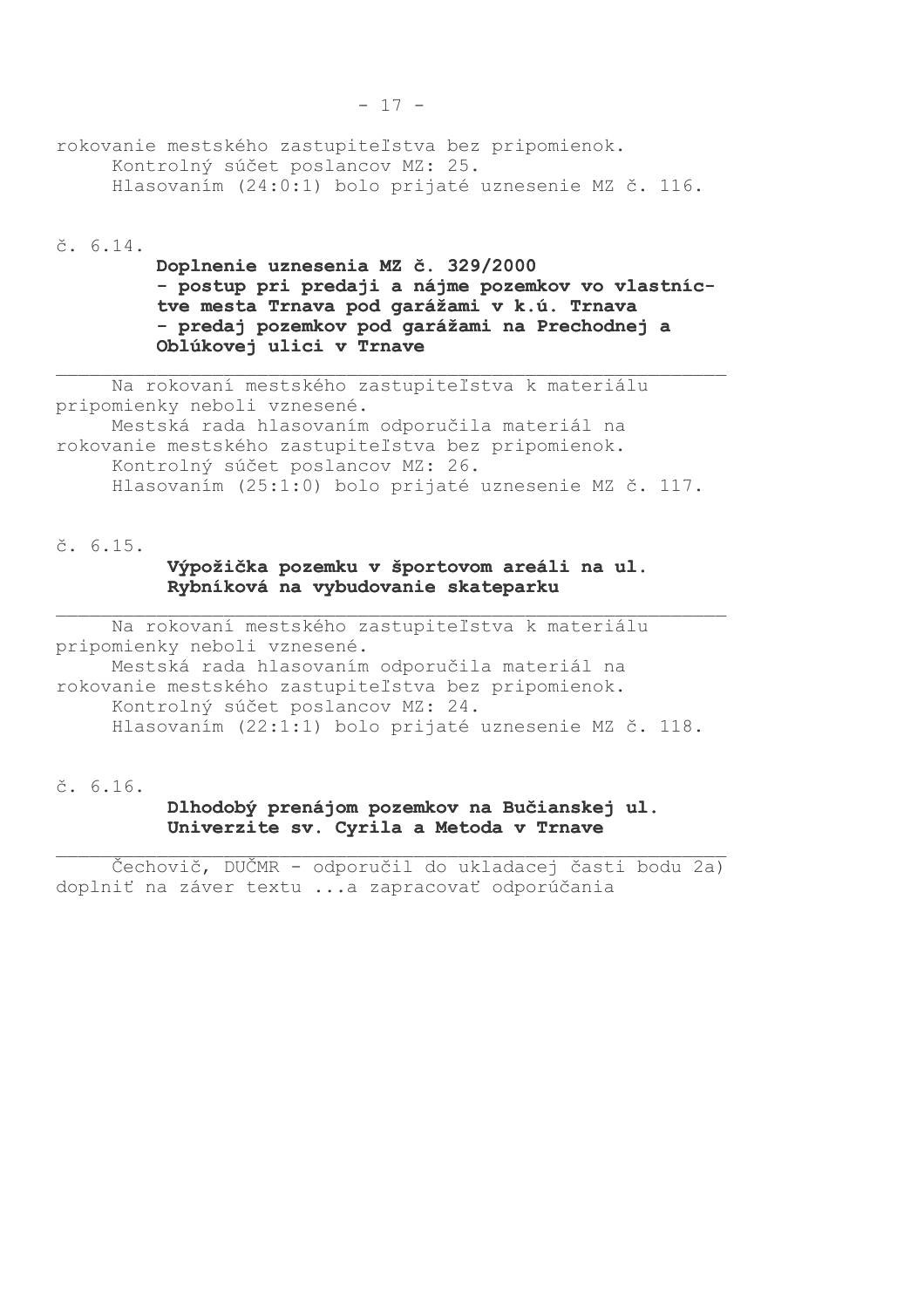majetkovej komisie do nájomnej zmluvy... Mestská rada hlasovaním odporučila materiál na rokovanie mestského zastupiteľstva bez pripomienok. Kontrolný súčet poslancov MZ: 26. Hlasovaním (26:0:0) bol prijatý návrh poslanca Čechoviča.

Hlasovaním (25:0:1) bolo prijaté uznesenie MZ č. 119.

 $\check{c}$ , 6.17.

#### Priamy predaj pozemku na Jarnej ulici v Trnave - Modranke

Na rokovaní mestského zastupiteľstva k materiálu pripomienky neodzneli.

Mestská rada hlasovaním odporučila materiál na rokovanie mestského zastupiteľstva bez pripomienok. Kontrolný súčet poslancov MZ: 25. Hlasovaním (24:0:1) bolo prijaté uznesenie MZ č. 120.

 $\check{c}$ . 6.18.

### Priamy predaja pozemkov - predzáhradiek na Topoľovej ulici v Trnave - Modranke

Na rokovaní mestského zastupiteľstva k materiálu pripomienky neodzneli. Mestská rada hlasovaním odporučila materiál na rokovanie mestského zastupiteľstva bez pripomienok. Kontrolný súčet poslancov MZ: 27. Hlasovaním (27:0:0) bolo prijaté uznesenie MZ č. 121.

č. 6.19.

Odpredaj podielov z pozemku vo vlastníctve mesta Trnava parc. č. 2525 v k.ú. Trnava vlastníkom bytov v bytovom dome s. č. 3617 na Hospodárskej ul. č. 92,93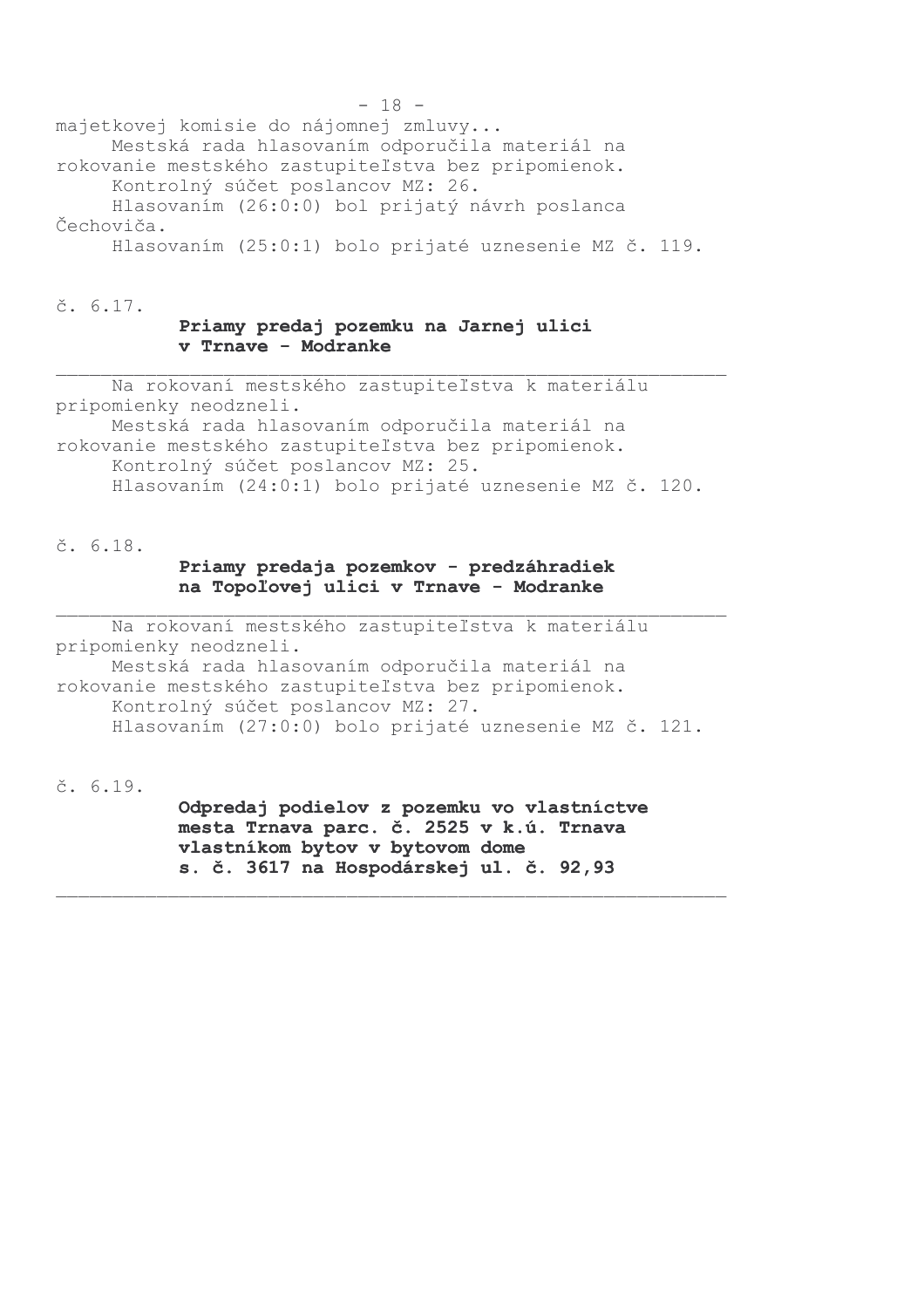Na rokovaní mestského zastupiteľstva k materiálu pripomienky neodzneli.

Mestská rada hlasovaním odporučila materiál na rokovanie mestského zastupiteľstva bez pripomienok. Kontrolný súčet poslancov MZ: 27.

Hlasovaním (26:1:0) bolo prijaté uznesenie MZ č. 122.

 $\check{c}$ , 6.20.

#### Priamy predaj pozemku mesta na Sladovníckej ulici v Trnave

Na rokovaní mestského zastupiteľstva k materiálu pripomienky neodzneli.

Mestská rada hlasovaním odporučila materiál na rokovanie mestského zastupiteľstva bez pripomienok. Kontrolný súčet poslancov MZ: 27. Hlasovaním (26:0:1) bolo prijaté uznesenie MZ č. 123.

 $\check{c}$ . 6.21.

### Predaj pozemkov na ulici Horné bašty v Trnave právnickej osobe

Ing. Tomek - poukázal na technickú chybu v označení bodov v návrhu uznesenia. Mestská rada hlasovaním odporučila materiál na rokovanie mestského zastupiteľstva bez pripomienok. Kontrolný súčet poslancov MZ: 27. Hlasovaním (25:2:0) bolo prijaté uznesenie MZ č. 124.

 $\check{c}$ , 6.22.

Odpredaj podielov z pozemku vo vlastníctve mesta Trnava parc. č. 8259/6 v k.ú. Trnava vlastníkom bytov v bytovom dome s. č. 5955 na Zelenečskej ul. č. 103,105,107 v Trnave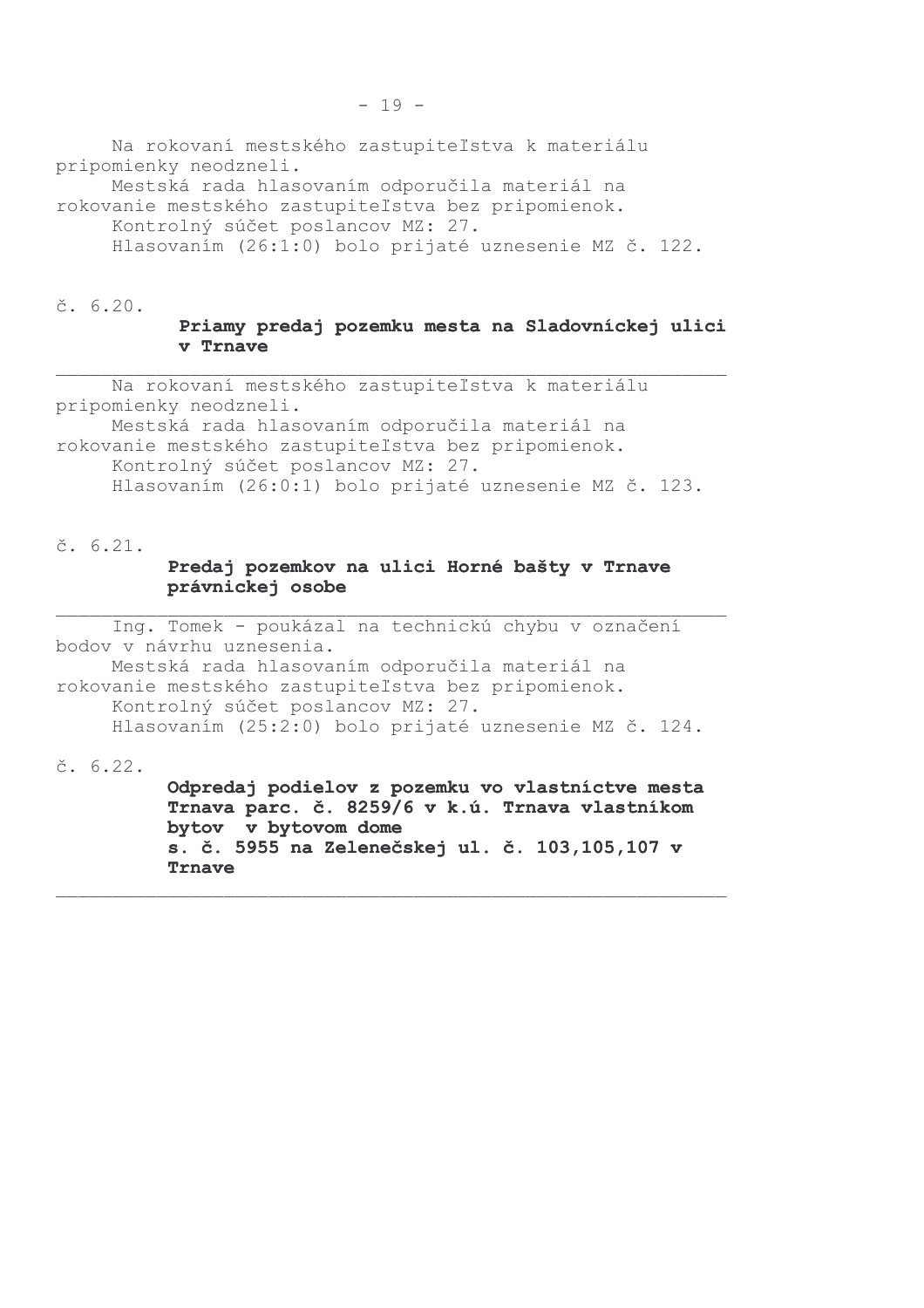Na rokovaní mestského zastupiteľstva k materiálu pripomienky neodzneli. Mestská rada hlasovaním odporučila materiál na rokovanie mestského zastupiteľstva bez pripomienok. Kontrolný súčet poslancov MZ: 27. Hlasovaním (26:1:0) bolo prijaté uznesenie MZ č. 125.

Materiál č. 7.1. Predaj bytov

Spravodajca MR: Mgr. Ján Žitňanský

Na rokovaní mestského zastupiteľstva k materiálu pripomienky neodzneli. Mestská rada hlasovaním odporučila materiál na rokovanie mestského zastupiteľstva bez pripomienok. Kontrolný súčet poslancov MZ: 24. Hlasovaním (24:0:0) bolo prijaté uznesenie MZ č. 126.

 $\check{c}$ . 7.2

### Návrh na výnimky z nakladania s bytmi vo vlastníctve mesta Trnava

Na rokovaní mestského zastupiteľstva k materiálu pripomienky neodzneli.

Mestská rada hlasovaním odporučila materiál na rokovanie mestského zastupiteľstva bez pozmeňovacích návrhov.

Kontrolný súčet poslancov MZ: 26. Hlasovaním (26:0:0) bolo prijaté uznesenie MZ č. 127.

 $\check{c}$ , 7.3.

Návrh na výnimku z VZN č. 161 v znení VZN č. 167 doplnok č. 1) o nakladaní s nájomnými bytmi pre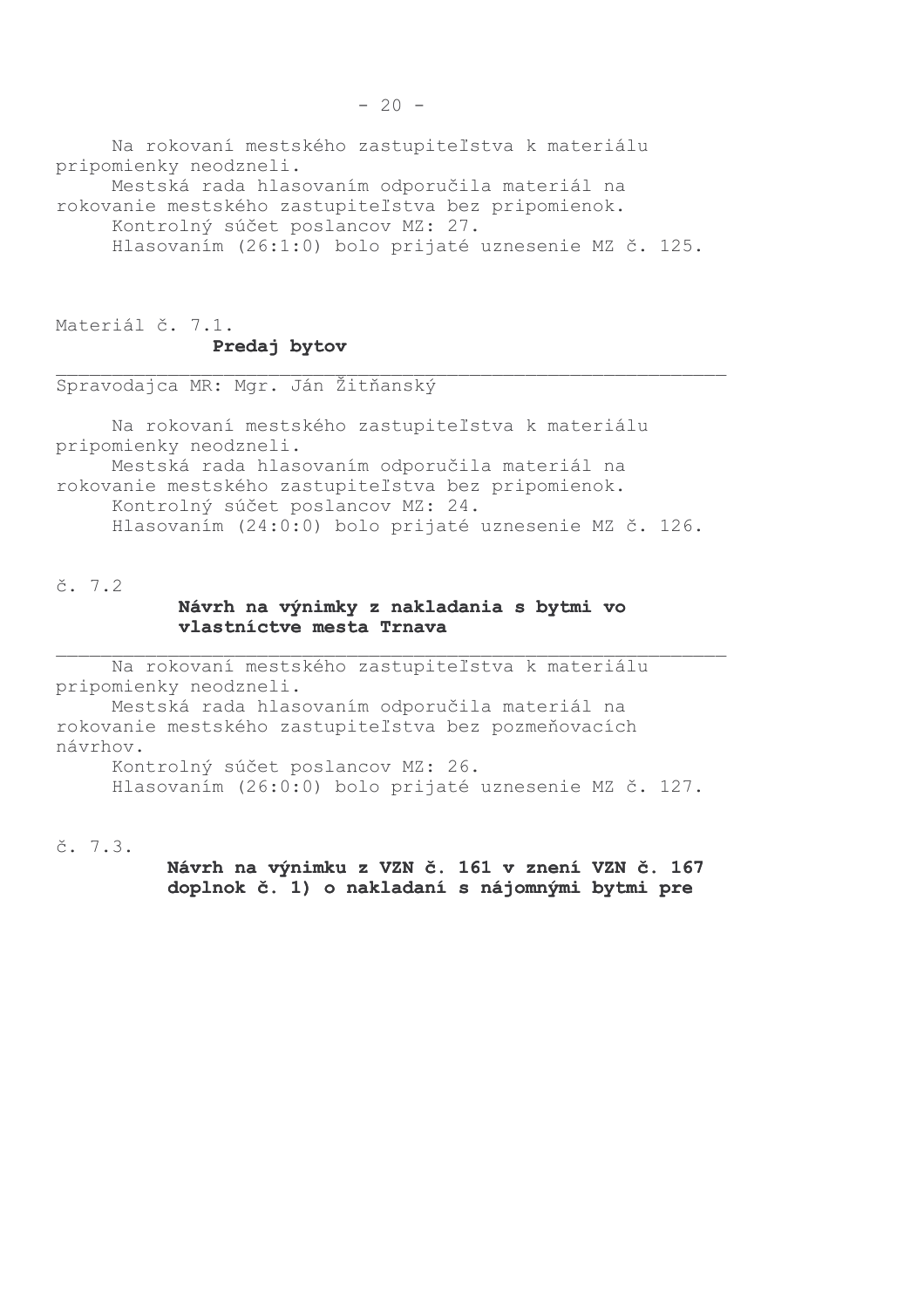### mladé rodiny a občanov s ťažkým zdravotným postihnutím na Veternej ulici v Trnave

Na rokovaní mestského zastupiteľstva k materiálu pripomienky neodzneli. Mestská rada hlasovaním odporučila materiál na rokovanie mestského zastupiteľstva bez pripomienok. Kontrolný súčet poslancov MZ: 26. Hlasovaním (26:0:0) bolo prijaté uznesenie MZ č. 128.

Materiál č. 8.1.

Návrh Všeobecne záväzného nariadenia č. o zmene názvu ulice "ŠM 9. máj" v meste Trnava

Spravodajca MR: MUDr. Božena Štegmannová

Ing. Daučo, DUČMR - odporučil do uznesenia doplniť názov ulice, na aký sa premenováva ŠM 9. máj. Ing. Bošnák, primátor mesta - podotkol, že toto nie je potrebné zapracovať, pretože uznesením sa schvaľuje text všeobecne záväzného nariadenia. Mestská rada hlasovaním odporučila materiál na rokovanie mestského zastupiteľstva bez pripomienok. Kontrolný súčet poslancov MZ: 24. Hlasovaním (22:0:2) bolo prijaté uznesenie MZ č. 129.

Materiál č. 9.1.

Návrh na poskytnutie dotácií na rok 2003 v rámci samostatnej rozpočtovej položky "Dotácie a dary"

Spravodajca MR: MUDr. Gabriel Pavelek

Rozprava:

MUDr. Heriban - vyjadril sa k projektu pod bodom k).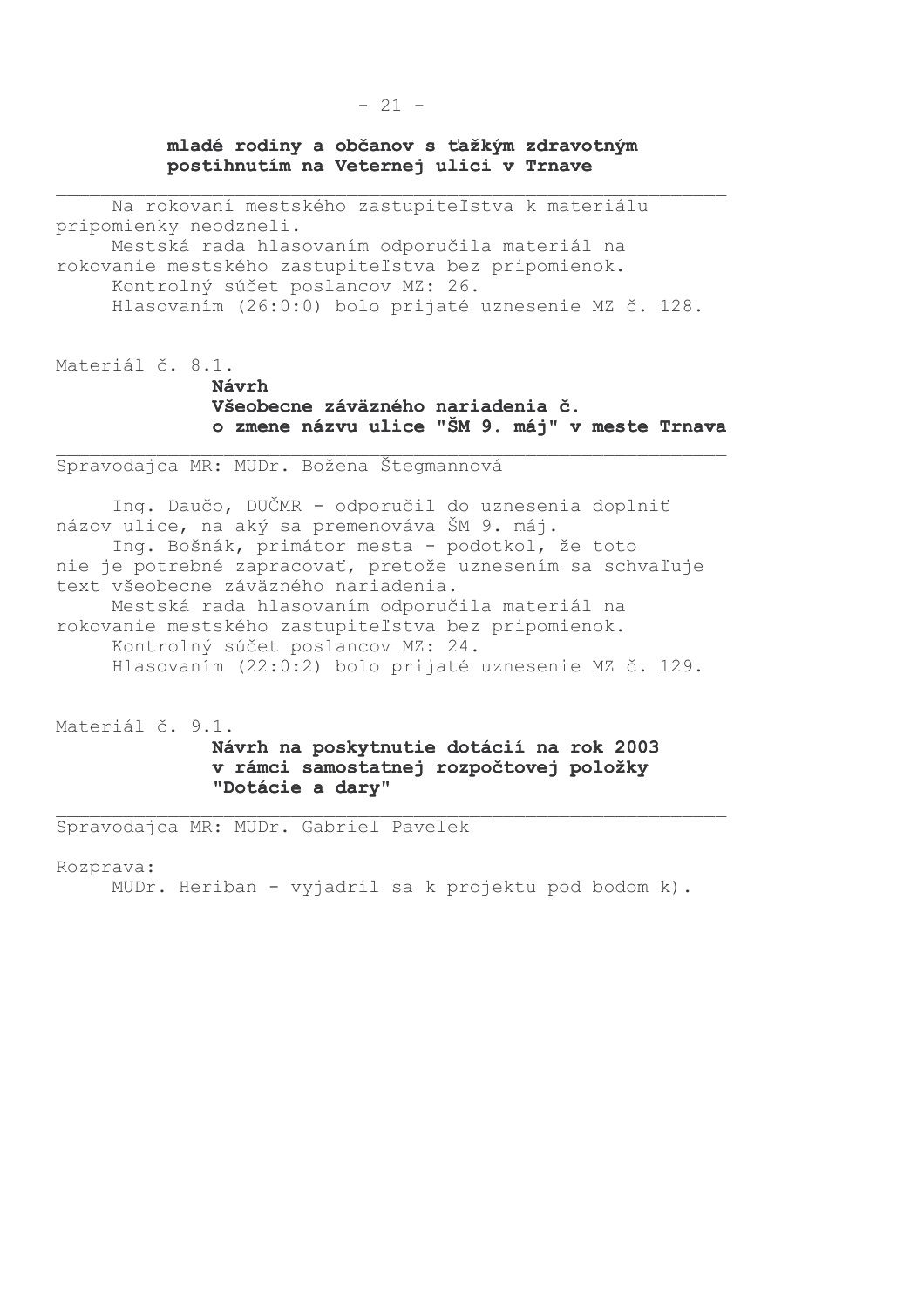Podotkol, že návrh vznikol ešte v roku 2002 po rozhovore s dr. Brežákom. V rámci projektu "poskytovanie predlekárskej prvej pomoci a prevoz zdravotne postihnutých ľudí" by boli zainteresované tri subjekty : mesto Trnava, ÚS SČK, Družstvo NZP Aesculap Trnava. Vzhľadom k tomu, že mesto je prevádzkovateľom malometrážnych bytov, domova dôchodcov a strediska opatrovateľskej služby, v ktorých sú umiestnení starší občania, ktorí vyžadujú lekárske ošetrenia s potrebnými prevozmi, zakúpené by boli dve sanitné vozidlá. Plnili by prevozy k zdravotníckym a sociálnym zariadeniam. Prevoznú činnosť by zabezpečovali bez doplatkov na kilometre (u sociálne slabších vrstiev len za úhradu zo strany zdravotnej poisťovne). Finančný zisk by bol použitý na ďalšie projekty. Jedno sanitné vozidlo bez vnútorného vybavenia má cenu 1,6 mil. Sk, 450 tisíc Sk je prisľúbených od sponzorov, nebolo však ešte v danej veci rokované s Poisťovňou Alianz.

Do určitej miery by to bol sociálny vklad mesta pre občanov mesta Trnava. Vozidlo by bolo využité tiež pri akciách mesta, pri ktorých je potrebné zabezpečiť zdravotnú službu. Predložil zoznam členov Výkonnej rady SČK v Trnave a tiež štyri možnosti riešenia:

1. návrh, ktorý je predložený

2. mesto Trnava zakúpi sanitky a dá ich do správy ÚS SČK v Trnave

3. zakúpia sa sanitky na leasing

4. návrh, ktorý bol predložený bude mestským zastupiteľstvom zamietnutý.

> Odporúčal na projekt v bode k) schváliť 2 mil. Sk. MUDr. Paulini - podotkol, že nie je možné

pretrifikovať staré komunistické myslenie a tváriť sa, že je to sociálne. Potom predložil pár myšlienok, ktoré podnietil predrečník. Zaujímal sa, kto bude uhrádzať rozdiely za tých, ktorí nie sú občanmi mesta Trnava. Konštatoval, že povesť Slovenského červeného kríža utrpela i kampaňou spojenou so Sklenaříkovou. Robila sa tiež srdcervúca zbierka na povodňami postihnutých občanov a doteraz osobne nenašiel odpoveď na to, ako sa naložilo s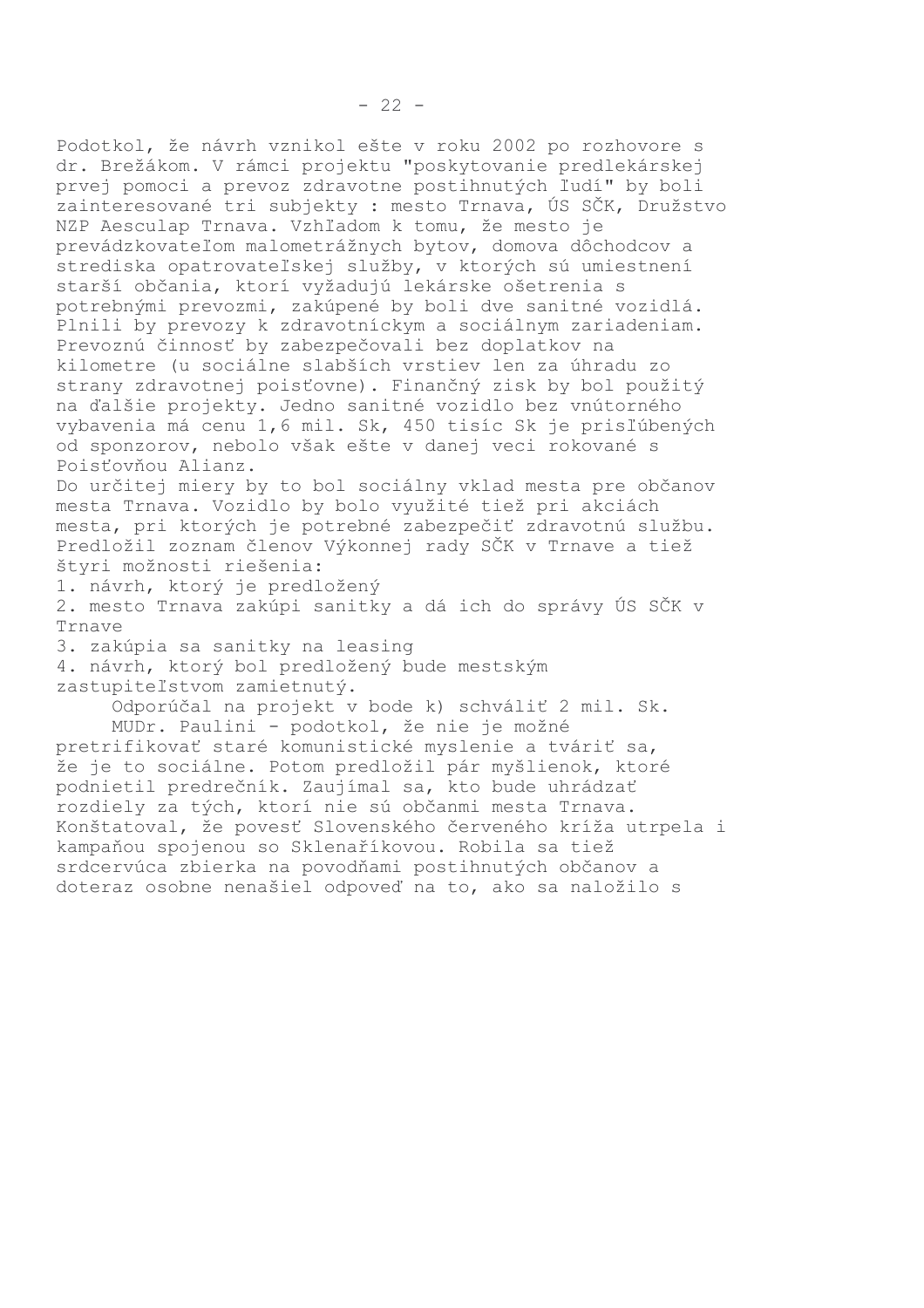financiami z verejnej zbierky. Peniaze boli vraj investované do komerčných aktivít ľudí spojených so SČK. Podotkol, že nechápe spojenie s Družstvom NZP Aesculap, pretože nevie o takejto dohode, hoci je jeho členom. Ďalej uviedol, že na zabezpečenie defibrilátora nemôže nič namietať, avšak každý lekár v ambulancii by mal mať k dispozícii kriesiaci prístroj tak, ako to má i on osobne. Uviedol, že pokiaľ nebude vyrovnaný dlh zo strany nemocnice, dovtedy neodporúčal poskytnúť nemocnici peniaze. Na záver svojho vystúpenia uviedol, že záchytná stanica je socialistickým prežitkom a Trnava je len jedným z mála miest, ktoré takéto zariadenie prevádzkujú. Finančné prostriedky na jej prevádzkovanie odporučil využiť iným spôsobom.

Ing. Bošnák, primátor mesta - informoval prítomných, že riaditeľovi SSS Trnava bolo uložené prehodnotiť záležitosť záchytnej stanice. V tomto smere sa rokovalo i so zástupcami polície. Záležitosť bude na rozhodnutí mestského zastupiteľstva.

Zároveň podotkol, že v súvislosti s projektom pod bodom j) mestská rada svojím uznesením uložila Stredisku sociálnej starostlivosti Trnava, Komisii sociálnej a zdravotnej MZ, aby v spolupráci s Družstvom AESCULAP pripravili odborný projekt v spojený so zriadením a prevádzkovaním pohotovostnej ambulancie pri pri ohrození života v objekte Mestskej polikliniky, Starohájska 2, Trnava v termíne do 30.9.2003.

MUDr. Pavelek - uviedol, že ani ako predsedovi Družstva NZP Aesculap sa na rokovaní mestskej rady nepodarilo presadiť poskytnutie dotácie na predmetný projekt. Ako arqumenta bol použitý nedostatok finančných prostriedkov. Situácia v trnavskej nemocnici je skutočne zlá, k reálnemu poklesu sanitiek došlo. Podotkol, že mesto bude prevádzkovať polikliniku a tomuto problému sa v budúcnosti nevyhne.

MUDr. Caudt - projekt v bode i) navrhol schváliť priamo pre oddelenie. Vviadril sa i k poklesu počtu sanitiek. Nielenže klesol ich počet, ale tiež i záujem o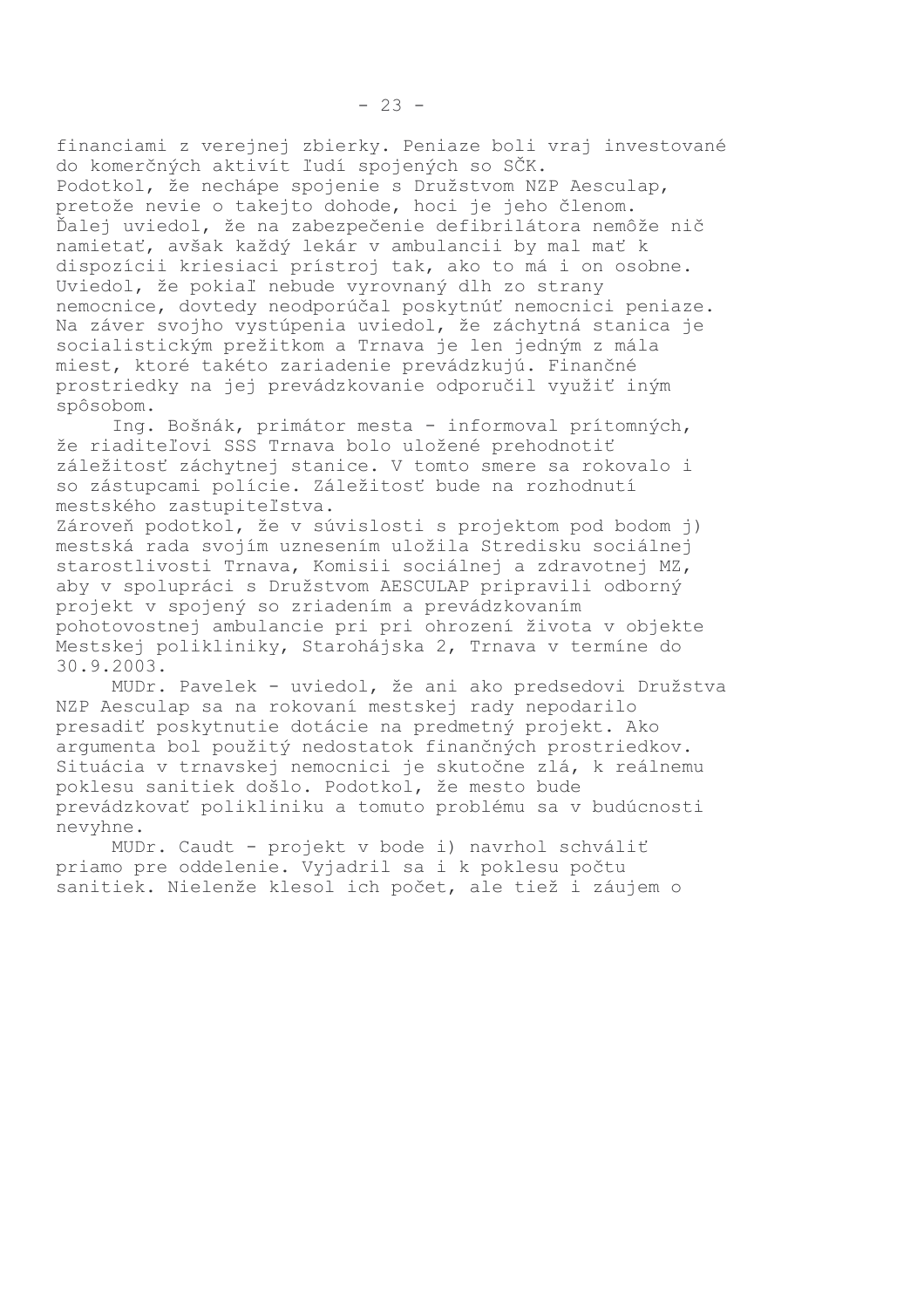prevozy. Pýtal sa, či všetky prevozy sú indikované. Zároveň poukázal na vystúpenie MUDr. Heribana a podotkol, že komercionalizácia mu nejde dohromady s prevozom za režijné nákladv.

MUDr. Heriban - vyjadril sa k otázkam kolegu Pauliniho.

Podotkol, že je členom Najvyššej výkonnej rady SČK a má informácie, že kampaň so Sklenaříkovou bola robená sponzorsky. V rámci verejnej zbierky bolo vyzbieraných 2,8 mil. Sk, súkromná firma si ponechala 1,7 mil. Záležitosť projektu bola na schôdzi Družstva NZP Aesculap prerokovaná.

Ing. Bošnák, primátor mesta - poukázal na rozpočet mesta, v rámci ktorého mesto dáva 40 mil. Sk Stredisku sociálnej starostlivosti Trnava, z ktorých väčšia čiastka je venovaná starým ľuďom. Mesto robí veci, ktoré ukladá zákon a v mnohých prípadoch i nad rámec zákona. V rámci rozpočtu 4 mil. Sk dáva na vyrovnanie dlhov nemocnici v súvislosti s poliklinikou Družba. Odporučil pozerať na tento objekt, v ktorom majú lekári prenájom za 250,-Sk/m2/rok a z týchto prostriedkov sa nedokáže zabezpečiť rekonštrukcia.

A v tomto roku idú na zdravotníctvo spomínané 4 mil. Sk. Uviedol, že prevoz sanitkou by musel byť robený cez cenový výmer, ktorý je potrebné dodržiavať. Ako sa však budú rozlišovať v platbách občania mesta Trnavy od iných. Odporučil stanoviť si priority, byť v danej veci striedmejšími a riešiť veci, ktoré sa riešiť majú. V danej záležitosti sa veľmi seriózne diskutovalo i na mestskej rade, z ktorej vzišiel návrh uvedený v spoločnom spravodaji.

MUDr. Paulini - sa stotožnil s názorom primátora mesta. Zároveň poukázal na nový liečebný poriadok, ktorý nadobudne účinnosť od 1.1.2004.

Ing. Butko, zástupca primátora - dotáciu v zmysle odporúčania mestskej rady na projekt v bode c) navrhol bližšie špecifikovať, pretože 500 tis. Sk bude poskytnutých na projekt v tomto roku a 500 tis. Sk v roku nasledujúcom.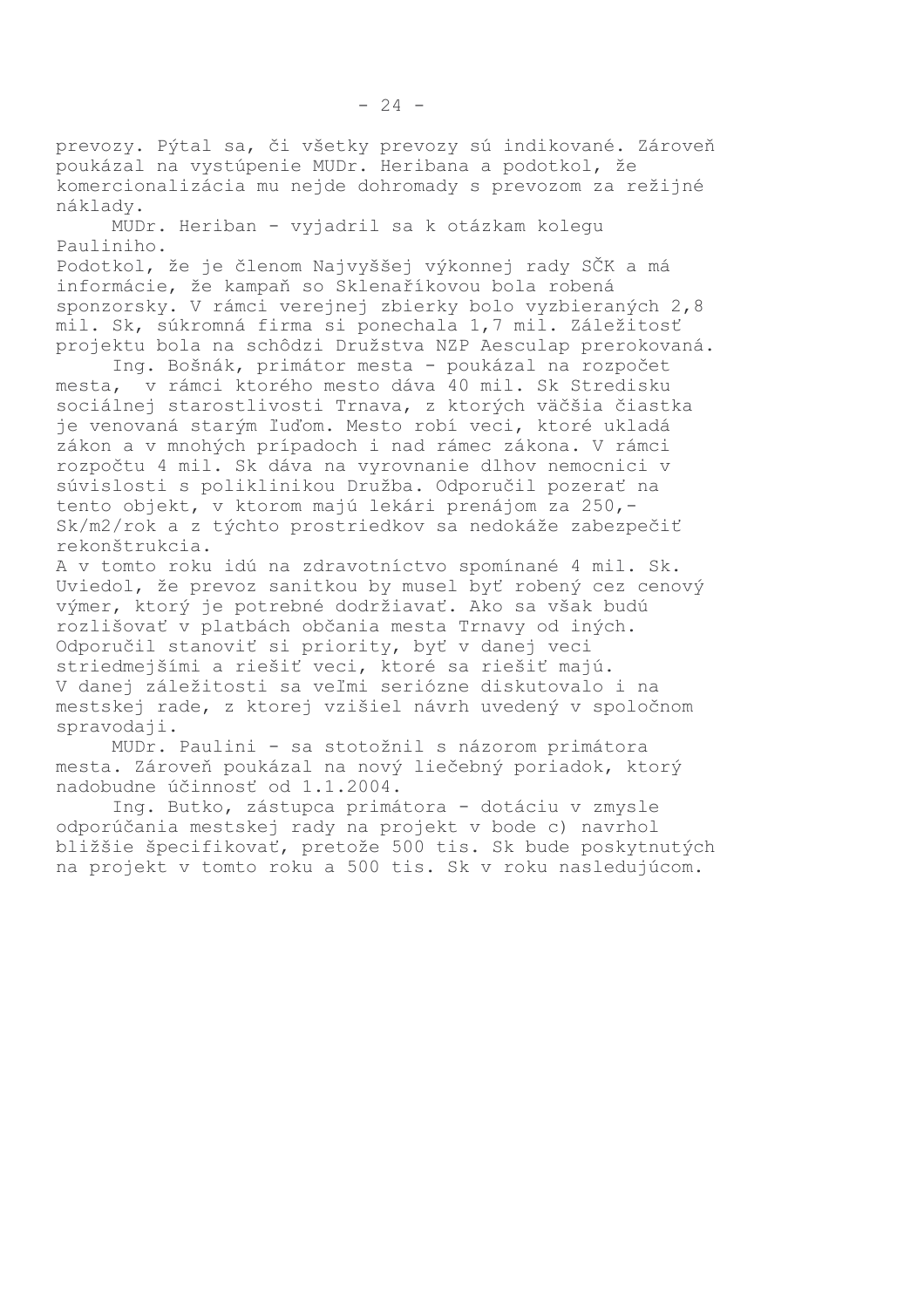Kontrolný súčet poslancov MZ: 27. Hlasovanie o návrhoch: - mestskej rady (okrem bodu k), ku ktorému bol vznesený v rámci rozpravy pozmeňovací návrh: 24:0:3 - MUDr. Heribana na projekt v bode k) schváliť 2 mil. Sk:  $3:14:10$ - Ing. Butka na špecifikáciu dotácie v bode c): 23:1:3. Hlasovaním (23:1:23) bolo prijaté uznesenie MZ č. 130.

Materiál č. 9.2. Návrh na poskytnutie dotácie na rok 2003 v rámci samostatnej rozpočtovej položky "Kultúra"

Na rokovaní mestského zastupiteľstva k materiálu pripomienky neboli vznesené. Mestská rada hlasovaním postúpila materiál na rokovanie mestského zastupiteľstva s nesúhlasným stanoviskom na poskytnutie dotácie.

Kontrolný súčet poslancov MZ: 23.

Hlasovaním (17:3:3) bolo prijaté uznesenie MZ č. 131 v zmysle odporúčania mestskej rady, ktorým nebola schválená dotácia v zmysle predloženého projektu.

Materiál č. 10.1.

Návrh Všeobecne záväzného nariadenia, ktorým sa mení VZN o Územnom pláne Centrálnej mestskej zóny Trnava

Spravodajca MR: Ing. Ľudovít Daučo

Na rokovaní mestského zastupiteľstva k materiálu pripomienky neodzneli.

Mestská rada hlasovaním odporučila materiál na rokovanie mestského zastupiteľstva bez pripomienok.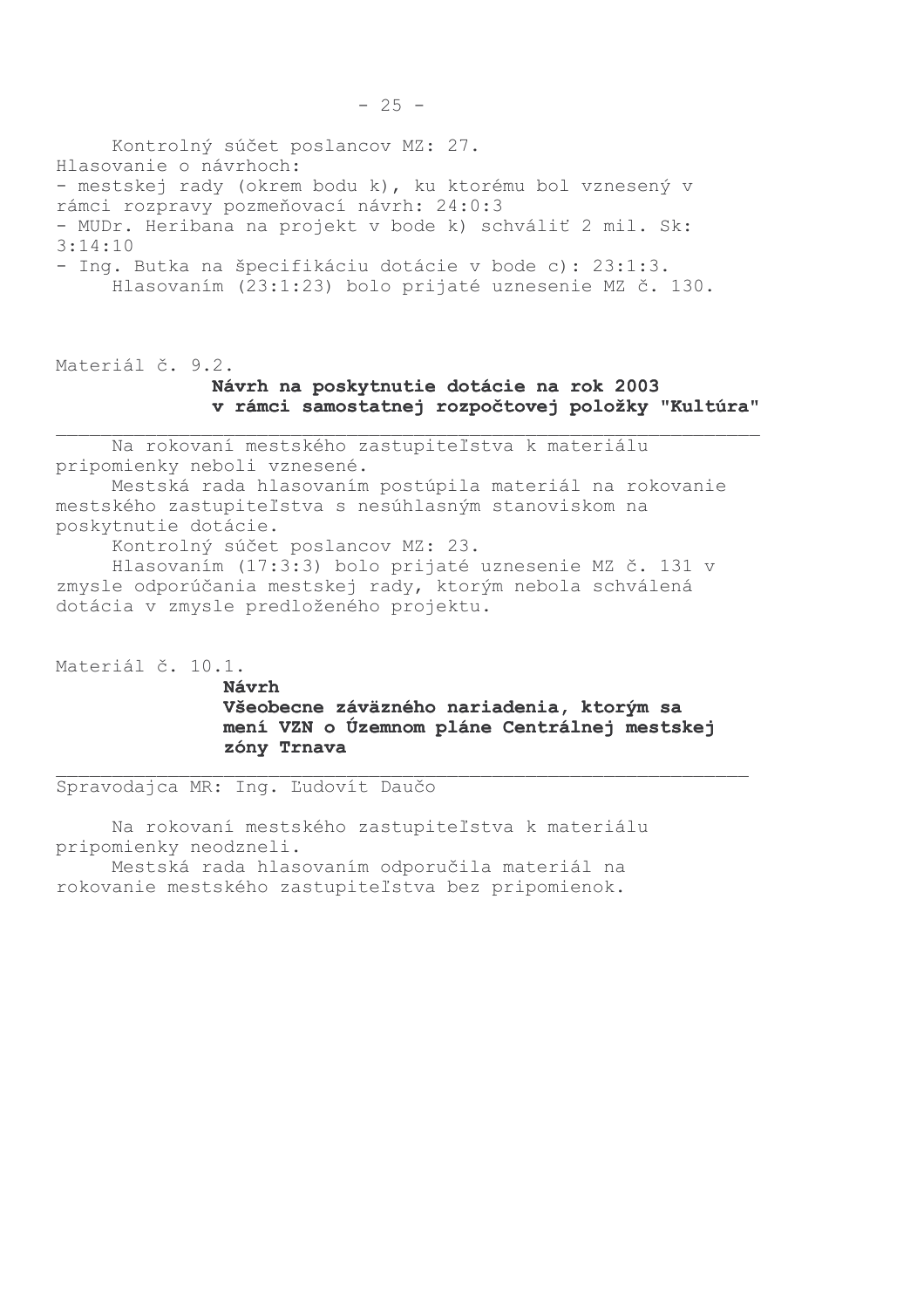Kontrolný súčet poslancov MZ: 27. Hlasovaním (27:0:0) bolo prijaté uznesenie MZ č. 132, ktorým bolo schválené VZN č. 197.

Materiál č. 10.2. Návrh na povolenie spracovania zmien Územného plánu mesta Trnava

Ing. Daučo, DUČMR - informoval prítomných o kladnom stanovisku stavebnej komisie.

Ing. Bošnák, primátor mesta - podotkol, že v minulosti sa dohodlo, že zmeny územného plánu budú predkladané raz za rok. Avšak v nasledujúcom období sa touto záležitosťou bude zaoberať mestské zastupiteľstvo častejšie.

Pozmeňovacie návrhy k materiálu na rokovaní mestského zastupiteľstva neboli vznesené.

Mestská rada hlasovaním odporučila materiál na rokovanie mestského zastupiteľstva bez pripomienok. Kontrolný súčet poslancov MZ: 27.

Hlasovaním (27:0:0) bolo prijaté uznesenie MZ č. 133.

Materiál č. 10.3.

#### Zadanie urbanistickej štúdie "IBV Kamenný mlyn" Trnava

Ing. Daučo, DUČMR - na základe požiadavky spracovateľa materiálu odporučil doplniť do návrhu uznesenia bod 3) s textom: ...ukladá mestskému úradu - oboznámiť vlastníkov pozemkov v riešenom území so stanoviskom mestského zastupiteľstva v termíne do 15.7.2003...

MUDr. Heriban - zaujímal sa, akým spôsobom je riešená obslužná komunikácia, pretože v roku 1996 bol návrh zamietnutý práve z dôvodu prechodu cez železnicu.

Ing. arch. Horák, vedúci odboru MsÚ - uviedol, že návrh neprešiel z toho dôvodu, lebo vlastníci sa nestotožnili s riešením územia. V súčasnom návrhu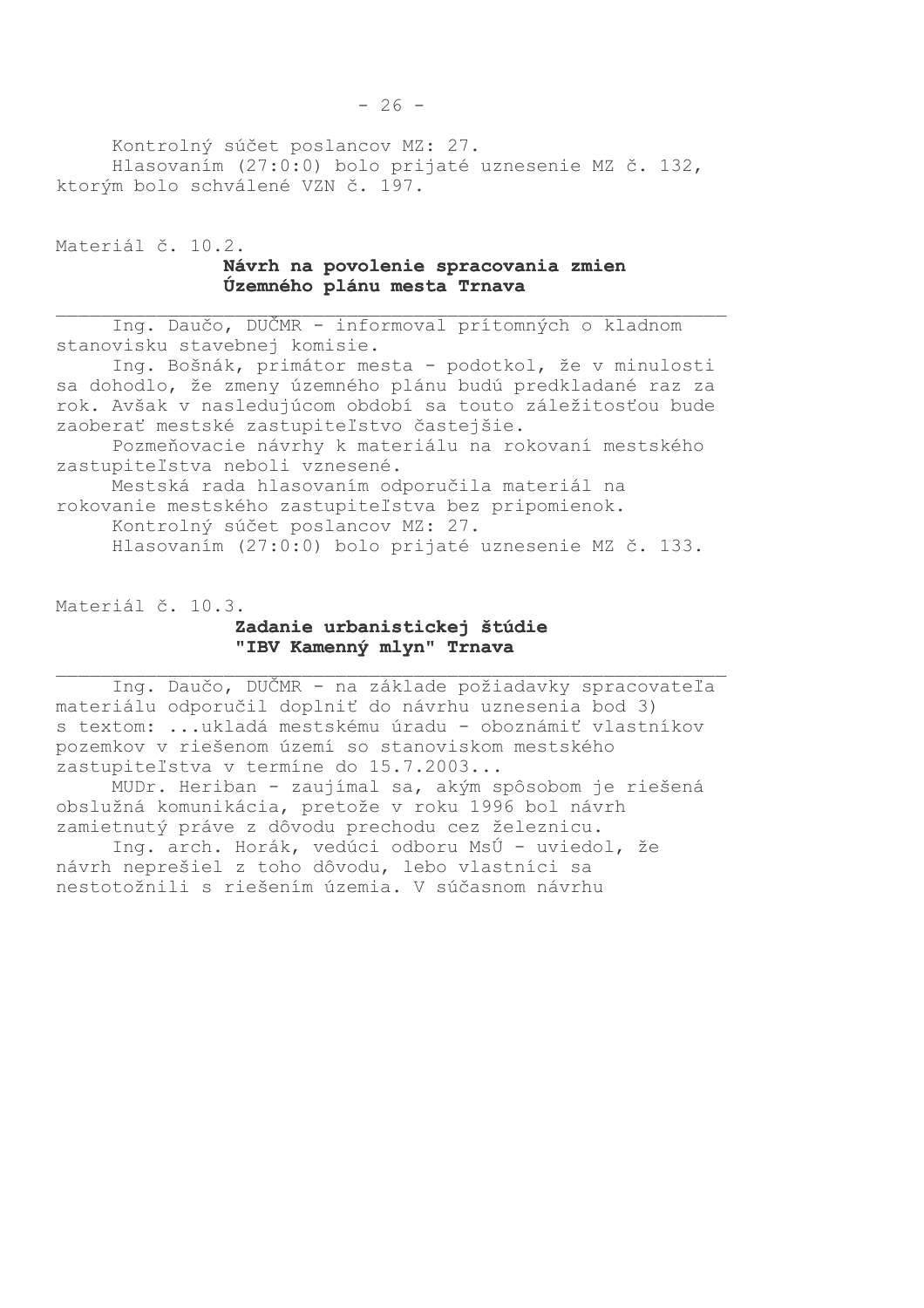problematika prechodu zo sídliska Prednádražie je úplne vylúčená. Kontrolný súčet poslancov MZ: 27. Mestská rada hlasovaním odporučila materiál na rokovanie mestského zastupiteľstva bez pripomienok.

Hlasovaním (24:1:2) bolo prijaté uznesenie MZ č. 134.

V súvislosti s dotáciami, ktoré boli schválené mestskou radou a dotáciami, ktoré boli mestskou radou odporučené na schválenie mestskému zastupiteľstvu, hlasovaním (24:0:1) bolo prijaté uznesenie MZ č. 135, ktorým bol aktualizovaný rozpočet mesta na rok 2003 nasledovne:

- \* vo výdavkovej časti rozpočtu v položke III/1. Dotácie a dary navýšenie +1 900 na 3 900
- \* na strane príjmov v položke III/1. Prevod z rezervného fondu navýšenie + 1 900 na 3 690.

Materiál č. 11.1. Informativna správa o projekte "ECOCITY"

Spravodajca MR: MUDr. Pavol Caudt

Na rokovaní mestského zastupiteľstva k materiálu pripomienky neodzneli. Mestská rada hlasovaním odporučila materiál na rokovanie mestského zastupiteľstva bez pripomienok. Kontrolný súčet poslancov MZ: 27. Hlasovaním (27:0:0) bolo prijaté uznesenie MZ č. 136.

Materiál č. 12.1.

Organizačná štruktúra útvaru hlavného kontrolóra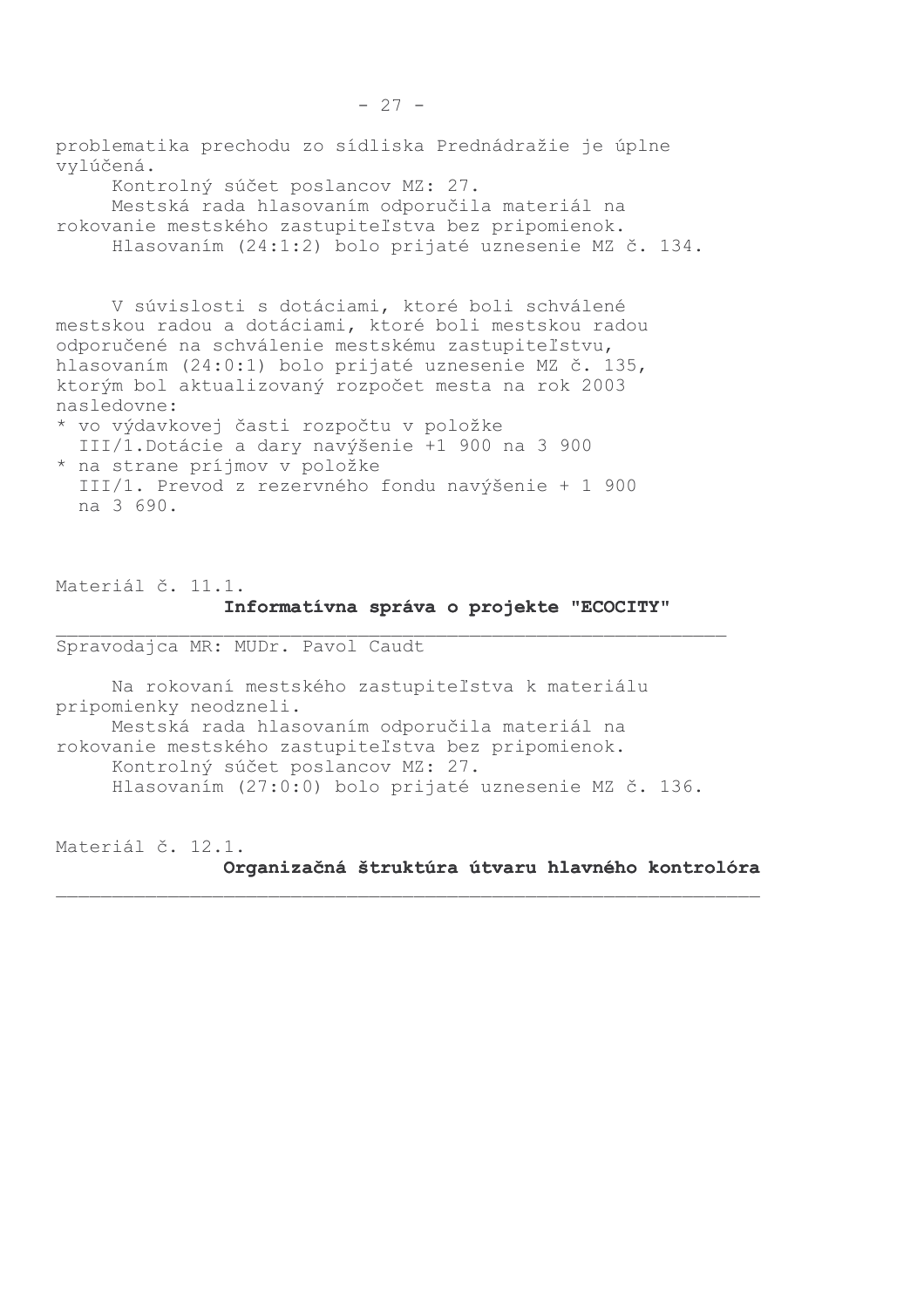Spravodajca MR: MUDr. Pavol Caudt

Na rokovaní mestského zastupiteľstva k materiálu pripomienky neodzneli. Mestská rada hlasovaním odporučila materiál na rokovanie mestského zastupiteľstva bez pripomienok. Kontrolný súčet poslancov MZ: 27. Hlasovaním (26:1:0) bolo prijaté uznesenie MZ č. 137.

# Materiál č. 13.1. Informatívna správa o využívaní športových areálov vo vlastníctve mesta

Spravodajca MR: Ing. Karol Česnek

Ing. Bošnák, primátor mesta - podotkol, že materiál bol spracovaný ako informatívna správa, aby poslanci mestského zastupiteľstva mali informácie o využívaní športových areálov. Touto záležitosťou možno predísť i takým nepravdivým správam, že mesto nedáva do hokejového športu nič a všetko si musia hradiť rodičia.

Mestská rada hlasovaním odporučila materiál na rokovanie mestského zastupiteľstva bez pozmeňovacích návrhov.

Kontrolný súčet poslancov MZ: 27. Hlasovaním (27:0:0) bolo prijaté uznesenie MZ č. 138.

Materiál č. 14.1. Založenie obchodnej spoločnosti

Spravodajca MR: Ing. Vladimír Butko

Ing. Butko, zástupca primátora - informoval prítomných, že v súvislosti s realizáciou projektu PSA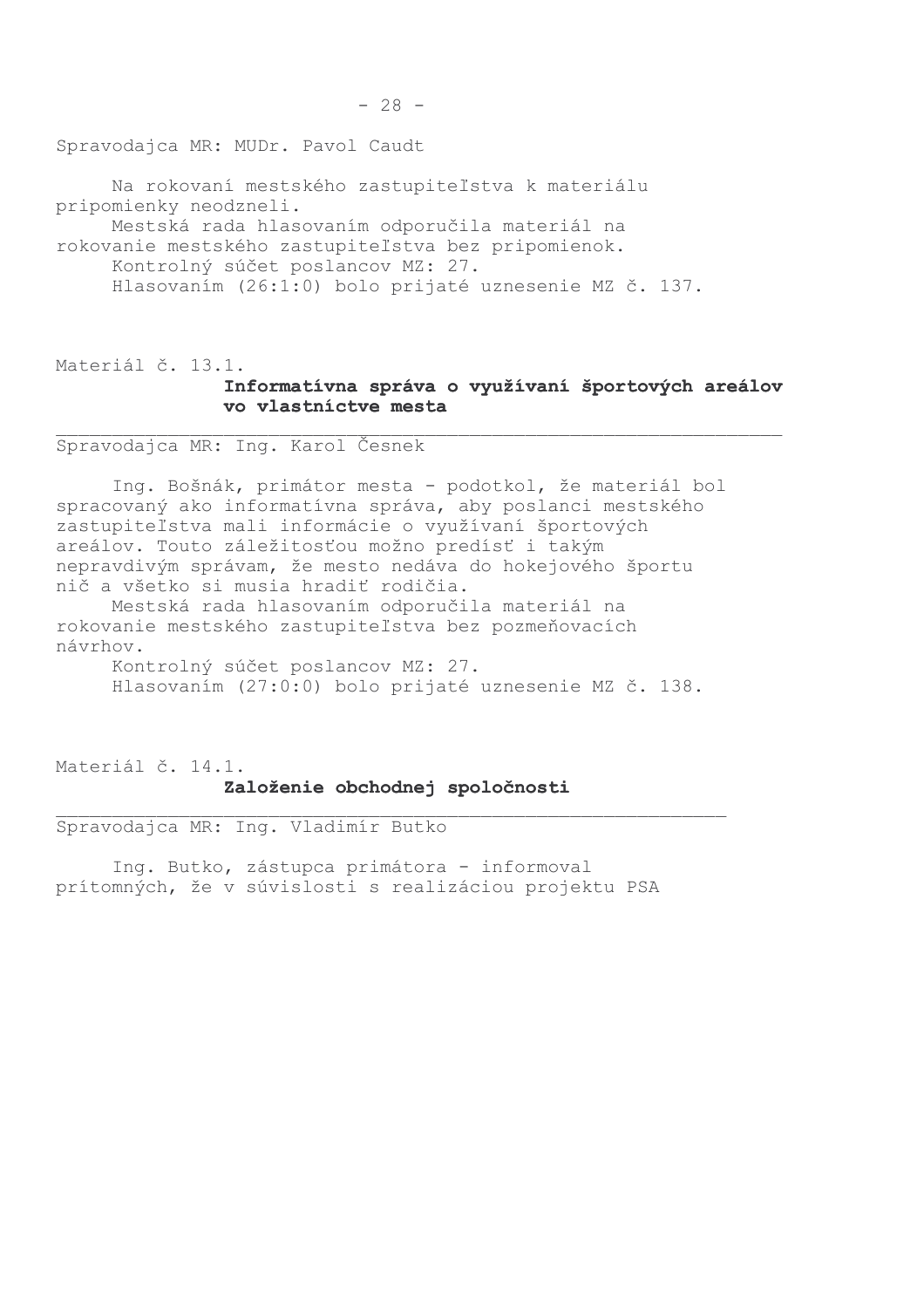Peugeot Citr"en je potrebné zabezpečiť okrem samotnej výstavby aj plnenie iných úloh vyplývajúcich zo "Zmluvy o investičnej spolupráci" uzatvorenej medzi spoločnosťou PSA a Slovenskou republikou, zastúpenou Ministerstvom hospodárstva SR a mestom Trnava zo dňa 24.1.2003. Keďže spoločnosť Trnavainvest s.r.o. bude spolu s francúzskym investorom pokračovať iba v zabezpečovaní záležitostí súvisiacich s výstavbou výrobného podniku, novozaložená spoločnosť by mala nadviazať na jej činnosť v iných oblastiach, ktoré s výstavbou nesúvisia.

Ing. Bošnák, primátor mesta - informoval prítomných o priebehu niektorých záležitostí súvisiacich so zabezpečovaním projektu PSA a napĺňaním zmluvy. Uviedol, že pri tvorbe zmluvy sa nedali niektoré veci overovať z hľadiska platnej legislatívy. Pretože naša legislatíva nie je v dostatočnej miere pripravená na riešenie takýchto projektov a vecí, ktoré s nimi súvisiacich. Mesto sa z tohto dôvodu dostáva do určitej časovej tiesne, preto ak chceme aby v mesiaci september 2003 sa začalo s výstavbou, musí byť uzatvorená zmluva o prevode predmetných pozemkov. Záležitosť musí byť v súlade i s európskymi normami. Konateľ spoločnosti bol navrhnutý primátorom a je akceptovaný aj zo strany Ministerstva hospodárstva SR. Zatiaľ bude platený v rámci Trnava investu I. Na záver svojho vystúpenia poďakoval všetkým, ktorí v tejto problematike denno-denne pracujú.

Ing. Šarvaic - žiadal primátora o bližšie predstavenie Ing. Hercega, ktorý je navrhovaný za konateľa spoločnosti.

Ing. Bošnák, primátor mesta - uviedol, že Ing. Herceg sa narodil v roku 1956, ukončené má vysokoškolské štúdium, jadrovú fyziku, právnickú fakultu a katedru jazykov. Plynule ovláda jazyk nemecký, anglický, ruský. Absolvoval viacero odborných stáží v zahraničí. V rokoch 1997 - 2003 pracuje ako asistent riaditeľa EBO Jaslovské Bohunice.

Kontrolný súčet poslancov MZ: 26.

Mestská rada hlasovaním odporučila materiál na rokovanie mestského zastupiteľstva so zmenou v bode 2) návrhu uznesenia, kde Ing. Vladimíra Butka nahradí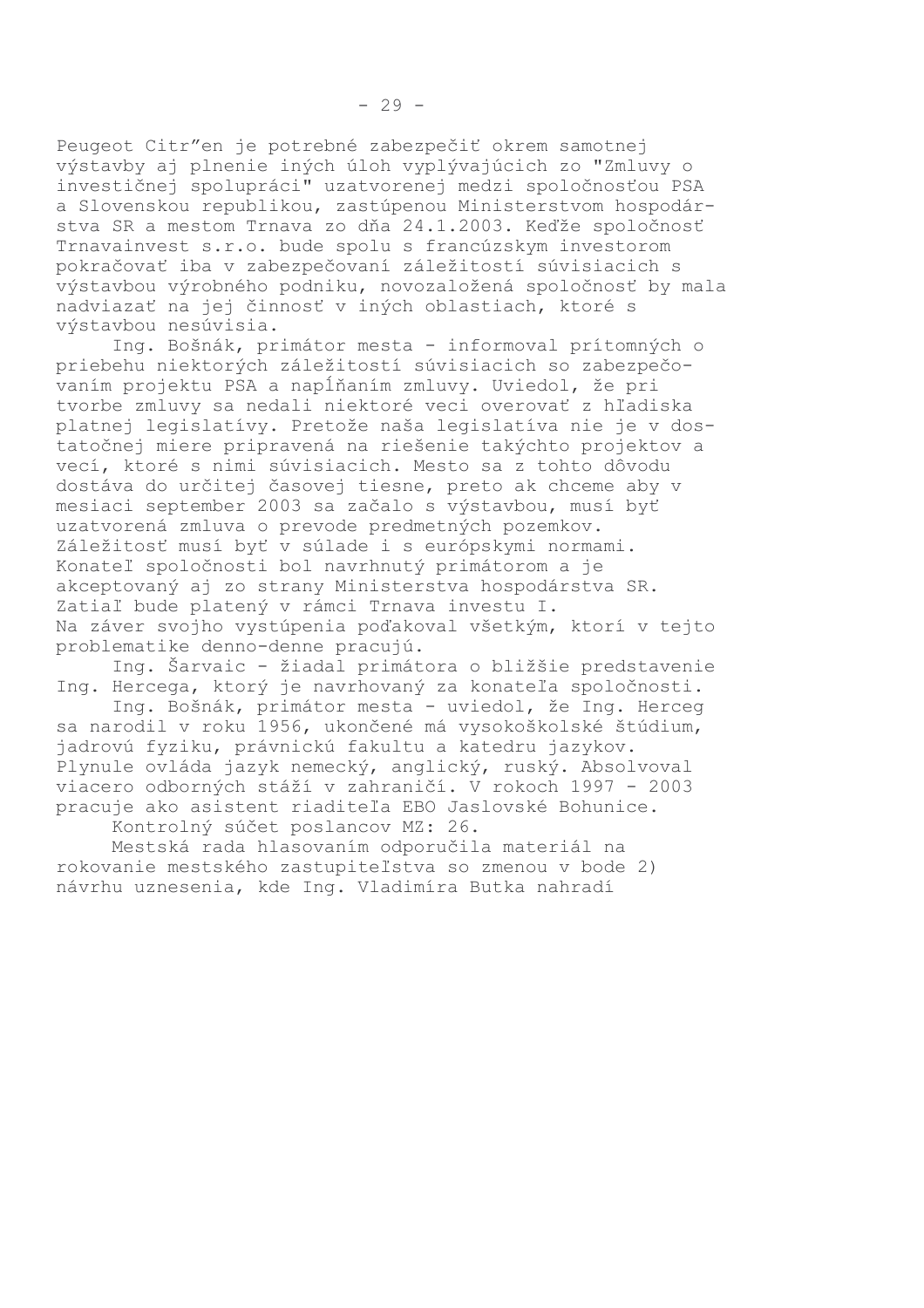Ing. Ľudovít Daučo, bytom Trnava, Saleziánska 15 r.č. 490224/337. V rámci rozpravy pozmeňovacie návrhy k materiálu neodzneli. Hlasovaním (24:0:2) bolo prijaté uznesenie MZ č. 139 v zmysle zmeny odporúčanej mestskou radou.

### Materiál č. 15.1. Zásady poskytovania opatrovateľskej služby

Spravodajca MR: MUDr. Božena Štegmannová Na rokovaní mestského zastupiteľstva k materiálu pripomienky neodzneli. Mestská rada hlasovaním odporučila materiál na rokovanie mestského zastupiteľstva s tým, aby s odborom právnym a majetkovým MsÚ bol prekonzultovaný text po právnej stránke v bode 9) predmetných zásad. Stanovisko právneho a majetkového odboru MsÚ k požiadavke mestskej rady: \* v bode 9) ...Ak občan nemá rodinných príslušníkov, ani niekoho komu daroval svoj majetok... (ďalej pokračuje pôvodný text) \* v bode 10) ... Ak opatrovaný odkáže svoj majetok závetom, dedič zo zákona je povinný postarať sa o opatrovanie žiadateľa. Kontrolný súčet poslancov MZ: 26. Hlasovaním (25:0:1) bolo prijaté odporúčanie mestskej rady. Hlasovaním (26:0:0) bolo prijaté uznesenie MZ č. 140. Materiál č. 16.1.

Návrh na voľbu prísediacich pre Okresný súd v Trnave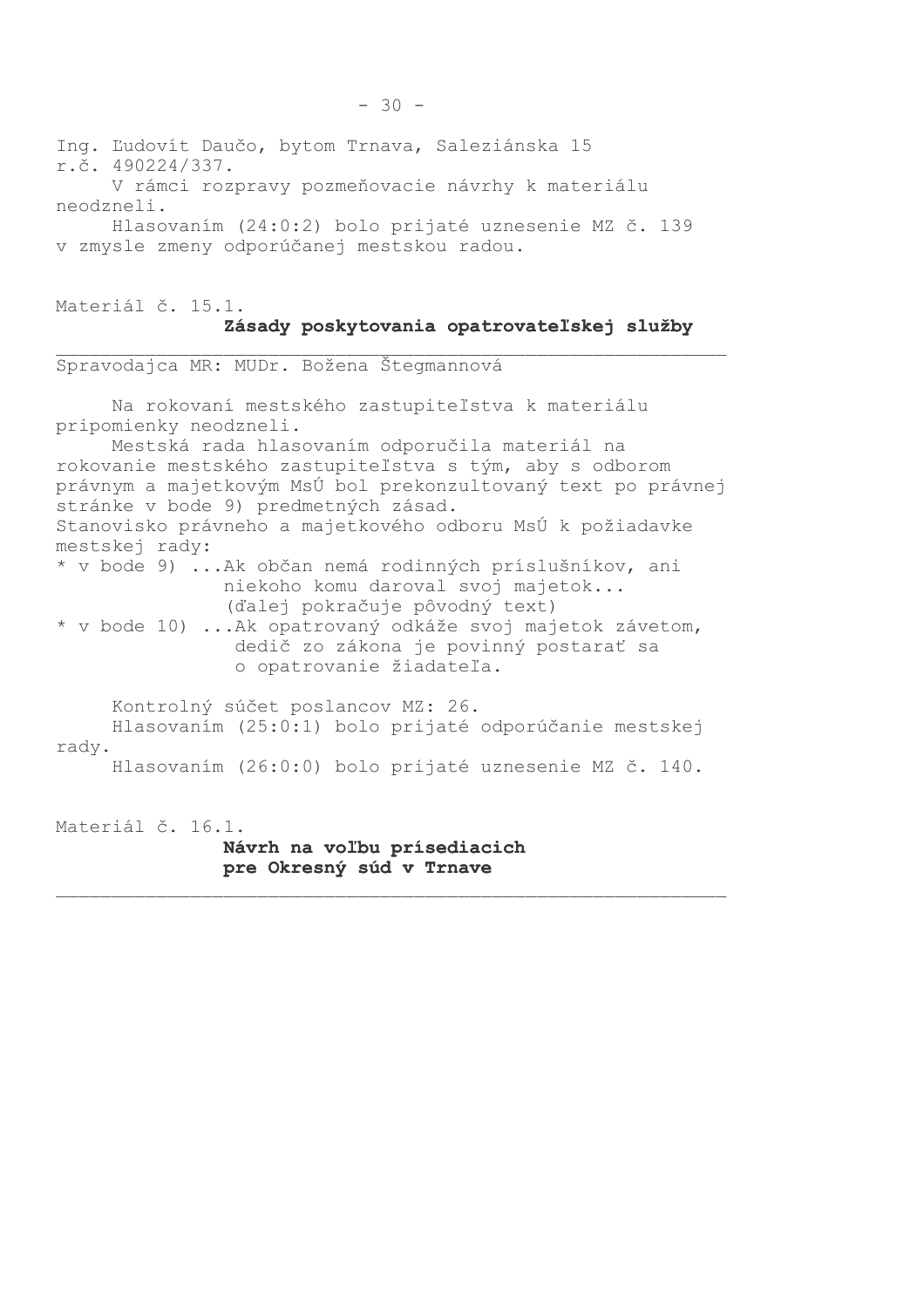Spravodajca MR: Ing. Jozef Tomek

Na rokovaní mestského zastupiteľstva k materiálu pripomienky neboli vznesené. Mestská rada hlasovaním odporučila materiál na rokovanie mestského zastupiteľstva bez pripomienok.

Kontrolný súčet poslancov MZ: 27. Hlasovaním (27:0:0) bolo prijaté uznesenie MZ č. 141.

Materiál č. 17.1.

# Plnenie uznesení Mestského zastupiteľstva mesta Trnava, ktorých termín plnenia je do 31.5.2003

Spravodajca MR: Mgr. Ján Žitňanský

Na rokovaní mestského zastupiteľstva k materiálu pripomienky neodzneli.

Mestská rada hlasovaním odporučila materiál na rokovanie mestského zastupiteľstva bez pozmeňovacích návrhov. Pri uznesení č. 93/2003 a č. 28/2003 odporučila doplniť plnenie.

Kontrolný súčet poslancov MZ: 25.

Hlasovaním (25:0:0) bolo prijaté uznesenie MZ č. 142, do ktorého v bode 2) bolo doplnené predĺženie termínu uznesenia MZ č. 28/2003 do 30.9.2003.

Materiál č. 18.1. Materská škola Spojná 6, 917 00 Trnava - prechod zriaďovacej funkcie

Základné informácie k materiálu na rokovaní mestského zastupiteľstva predniesol Ing. Ľudovít Daučo, DUČMR. Pripomienky k materiálu neboli vznesené. Kontrolný súčet poslancov MZ: 26.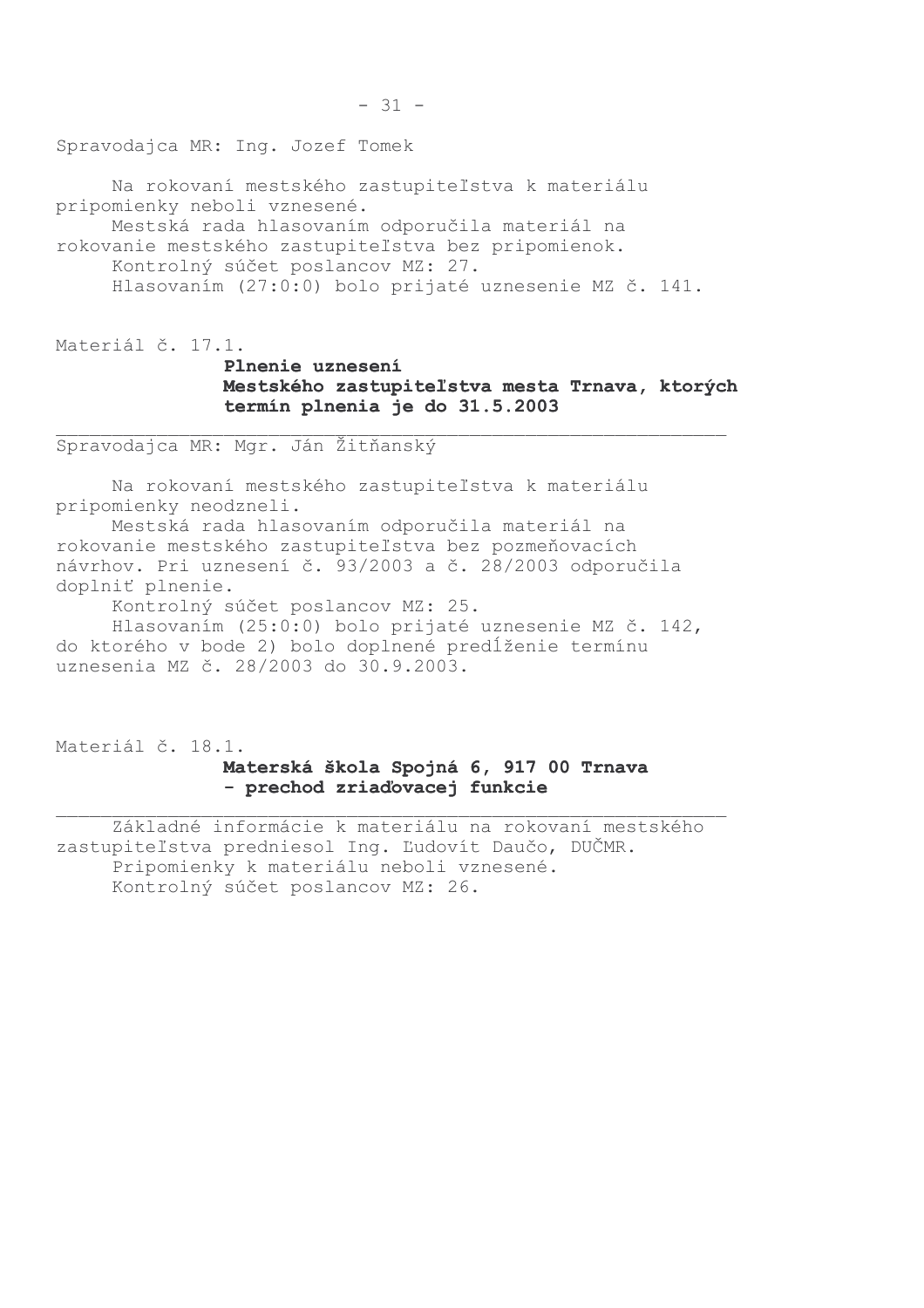Hlasovaním (26:0:0) bolo prijaté uznesenie MZ č. 143.

Týmto boli prerokované všetky písomné materiály, ktoré boli zaradené do programu rokovania mestského zastupiteľstva.

V zmysle schváleného programu rokovania nasledoval bod "rôzne":

#### $A)$

Poslanec Hric - predložil písomnú sťažnosť nájomníkov bytov Zelenečská 103-107 v Trnave na spoločnosť MILADA s.r.o., ktorej strážne psy rušia kľud občanov okolitých obytných blokov. Ing. Bošnák, primátor mesta - odporučil prijať uznesenie, ktorým sa hlavnému kontrolórovi uloží riešiť predmetnú sťažnosť v zmysle platnej legislatívy. Hlasovaním (22:1:4) bolo prijaté uznesenie MZ č. 144.

#### $B)$

Poslanec Čechovič, DUČMR - informoval prítomných, že vláda SR uznesením č. 386 zo dňa 21.5.2003 schválila projekt ISPA, ktorý sa týka modernizácie Čističky odpadových vôd v Zelenči, na ktorý budú poskytnuté finančné prostriedky z Európskej únie. Medzi vládou SR a Európskou úniou bude podpísaná zmluva, na základe ktorej začiatok prác bude stanovený na september 2004, s ukončením v decembri 2007.

V zmysle schváleného programu rokovania mali nasledovať interpelácie poslancov mestského zastupiteľstva.

Poslanec Kramár predložil návrh, aby interpelácie poslancov mestského zastupiteľstva boli predložené v písomnej forme.